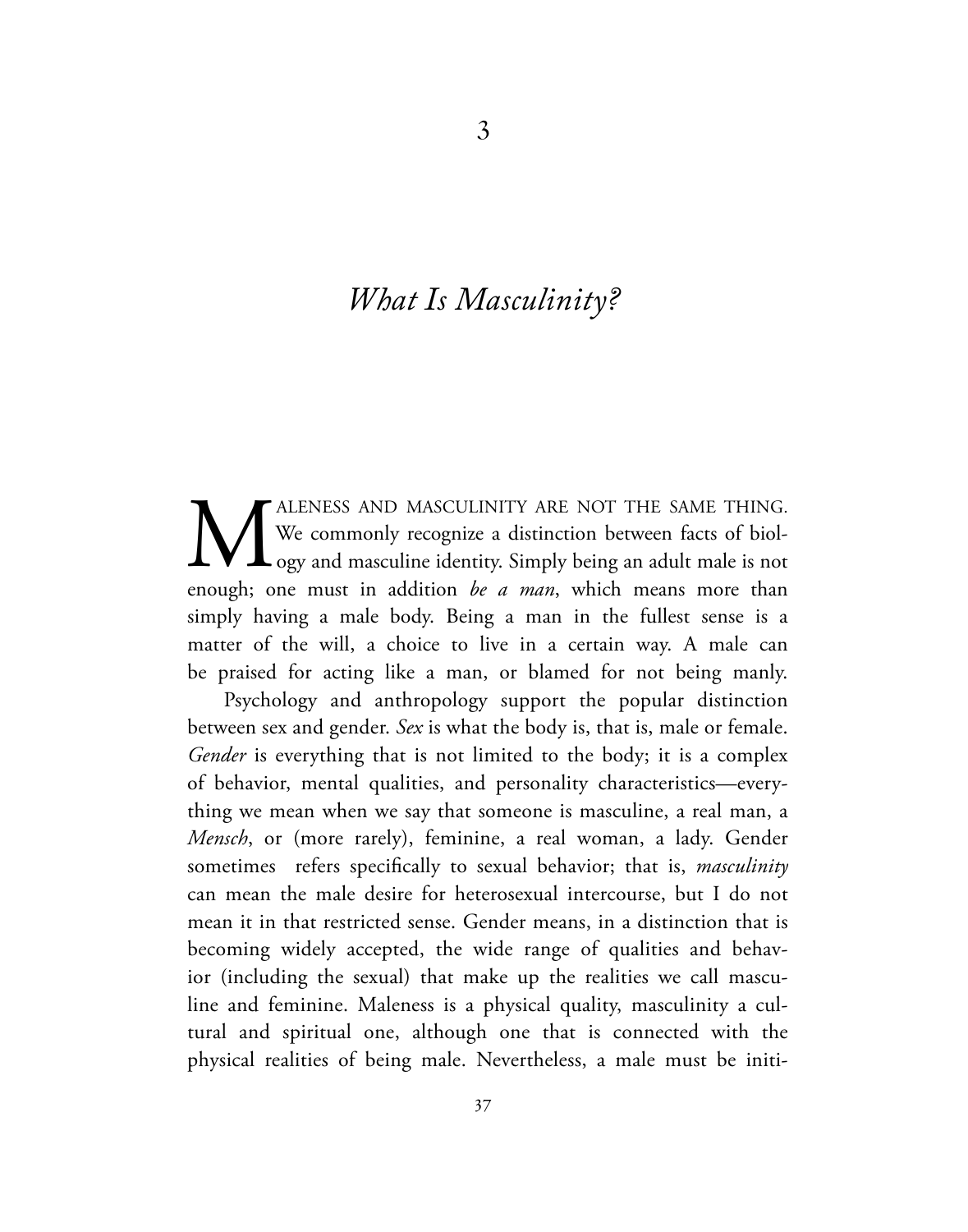ated into the mysteries of masculinity before he can become a man in the fullest sense of the word, and it is this initiation that is the theme of much of world literature, from Homer to Hemingway.

## **BIOLOGY**

The first thing to note is that the female is the norm from which the male must be differentiated. The basic pattern of the human body is roughly female, as one would expect in a mammalian species, and male characteristics develop from that pattern only under certain circumstances. "The female," says J. M. Tanner, "is the 'basic sex' into which embryos develop if not stimulated to do otherwise."<sup>1</sup> Even the primary sex characteristics of males are produced by the action of androgens on a fetus with female genitals. The presence of nipples on the male body is a constant reminder that the male is a variation on the basic female type.

Moreover, the male is expendable. His physical role in reproduction is over in a few moments, and for almost all species that is the end of his involvement. The cultural role that human society has developed for males, that of the expendable sex, is rooted in his biological status, his lesser role in reproduction. The male can die and the species still reproduce. But if the mother dies before the child is capable of taking care of itself, the child will die and with it the hope for the propagation of the species.

While the male body itself explains male behavior to some extent, it does not determine it, but rather gives males a predisposition to act in certain ways. Nevertheless, some qualities emerge so early in childhood it is hard to know whether they are based in biology or are the first stages of masculine psychological development. Eleanor Maccoby and Carol Jacklin have concluded that four differences appear so early in childhood that they could be described as innate. First, "girls have greater verbal abilities"; that is, girls are more fluent than boys and are also better at understanding difficult reading material and at creative writing. Second, "boys excel in visual-spatial tasks" and increase their lead over girls as their testosterone levels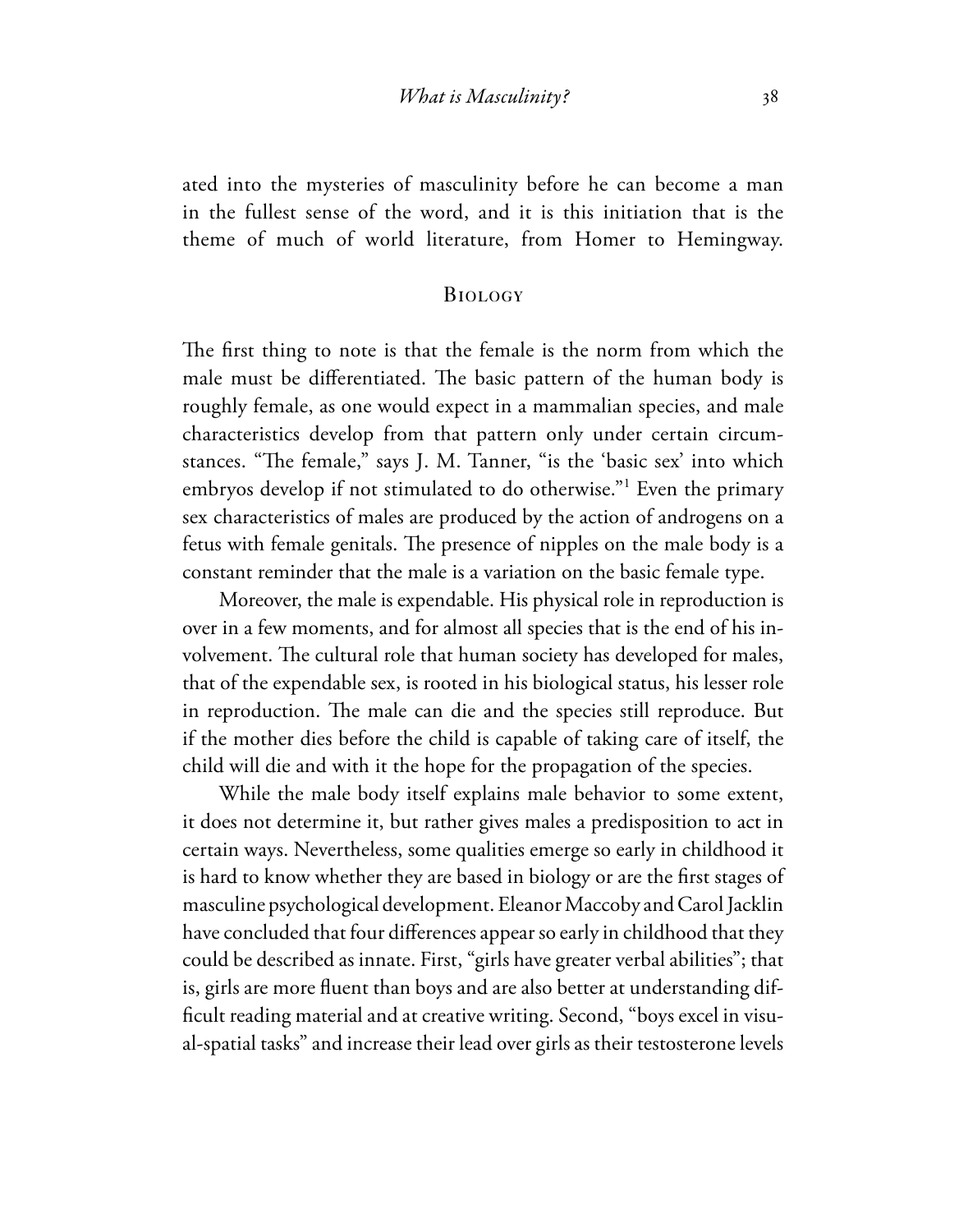increase during adolescence. Third, "boys excel in mathematical ability," a difference in which boys also increase their lead during adolescence. Fourth, and most obvious, "males are more aggressive," even from infancy. $^2$  The reaction of testosterone and adrenaline gives a pleasurable high, encouraging men to seek danger. Men have greater upper body strength and a higher ratio of muscle to body fat that enables them to face danger and survive.

Yet there is some evidence that even these qualities are not exactly innate. Male children deprived of a father in early childhood will not develop some of these qualities. A study of Harvard students identified a group whose fathers had been in the military and were away during their infancy. These male students were high achievers, but were highly verbal and had academic profiles of high-achieving female students. At the other end of the social spectrum, in the inner city, boys whose fathers were absent also showed little of the masculine tendency to excel in math. Hence, these qualities are not a given, but they are potentialities that will develop in favorable circumstances. They provide the raw material for masculine behavior, but they do not in themselves constitute masculinity. Males who mature in a biologically normal fashion may still fail to be men. What must be added to male biology is masculinity, which is not a physical, but a cultural and spiritual quality. $3$ 

The male body is differentiated from the female by a complex process which can go wrong at many points and which is the basis of the later psychological differentiation that parallels and reinforces it. Like the physical differentiation on which it is based, the psychological differentiation of the male from the female, that is, masculinization, is a fragile and complex process. The boy must achieve masculinity by rejecting the female and differentiating himself from the feminine to which he reverts unless he constantly exerts himself—a reversion which will destroy him as a man. The power of the female identity, which males try to escape, is the basis of the fundamental "bisexuality" that Freud and others have observed in human nature. Bisexuality is a vague word, since it implies that male and female are present in the same way, but femaleness is a condition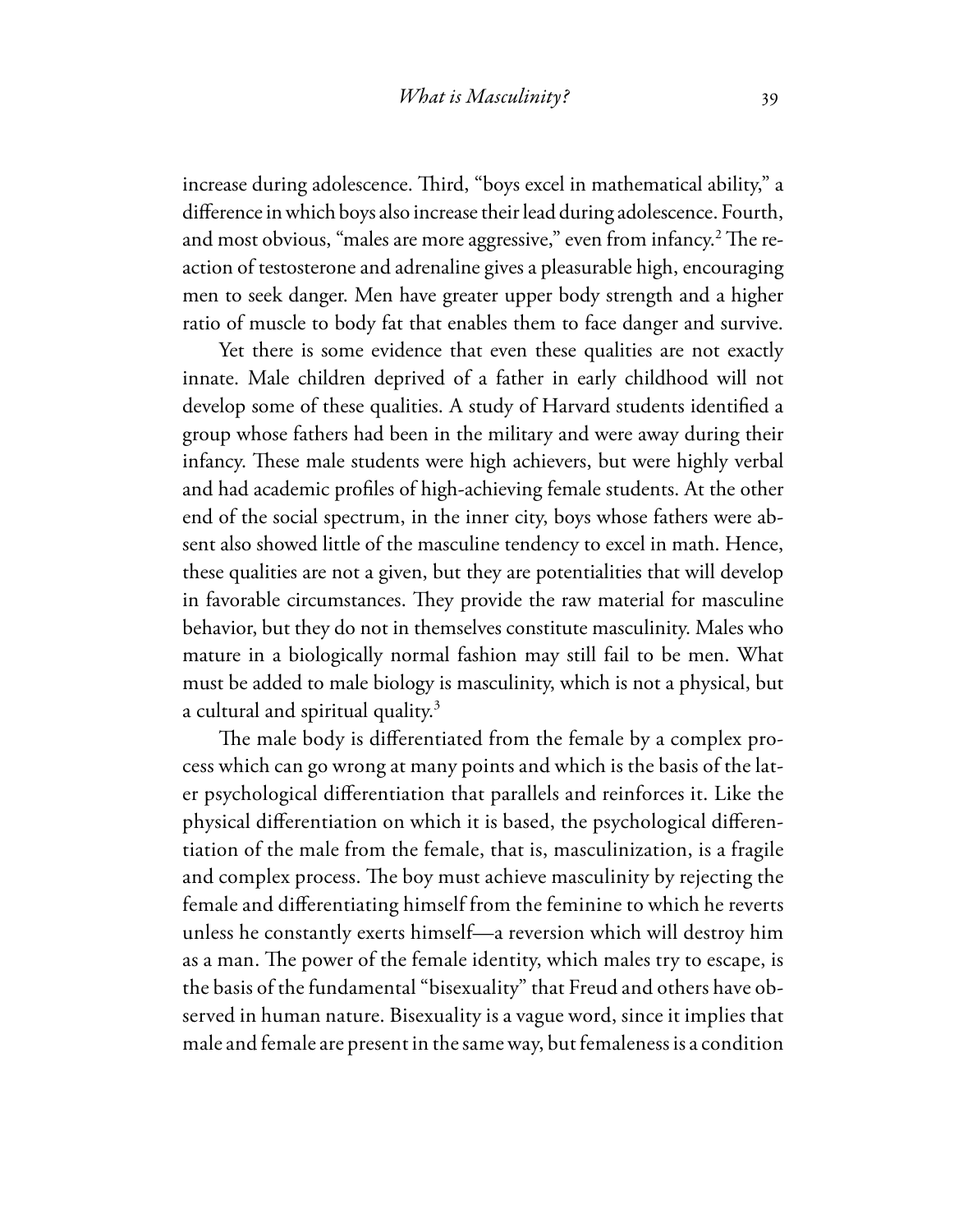from which the male is already differentiated biologically. A male that does not undergo the later psychological differentiation is not a female, but a failed man.

## Developmental Psychology

According to developmental psychologists, personality traits are set down, at least in outline, during infancy. What we experience in the first months and years of life gives us categories of thought of which we are often scarcely aware, but by which we tend to organize and classify later experiences. The relationship to the mother is crucial. Boys and girls have different developmental patterns because a girl is the same sex as the parent to whom she is closest, her mother, while the boy is a different sex from the mother and may never even know his father. A girl, though she must develop her own identity, can model it after her mother's, while the boy must, in a sense, reject his mother, or he will never become masculine.

At first an infant, male or female, exists in an oceanic consciousness, in which the mother and child merge into one, blissful, erotic identity.<sup>4</sup> Gradually the child realizes the mother is a distinct person, and a boy realizes further that his mother is in some way alien to him. This gives males and females distinct personality patterns: "From the retention of preoedipal attachment to their mother," Nancy Chodorow claims, "growing girls come to define and experience themselves as continuous with others; their experience of self contains more flexible or permeable ego boundaries. Boys come to define themselves as more separate and distinct, with a greater sense of rigid ego boundaries and differentiation. The basic feminine sense of self is connected to the world, the basic masculine sense of self is separate."5 This process occurs first of all because the boy learns that the mother's body is undeniably different from his: "The very body parts that confirm his male identity are ones she does not have."<sup>6</sup> If a boy fails to achieve this differentiation, he will have problems with his identity as a male.<sup>7</sup> Becoming a man begins with a break with the mother, but continues throughout life with a rejection of the feminine.<sup>8</sup>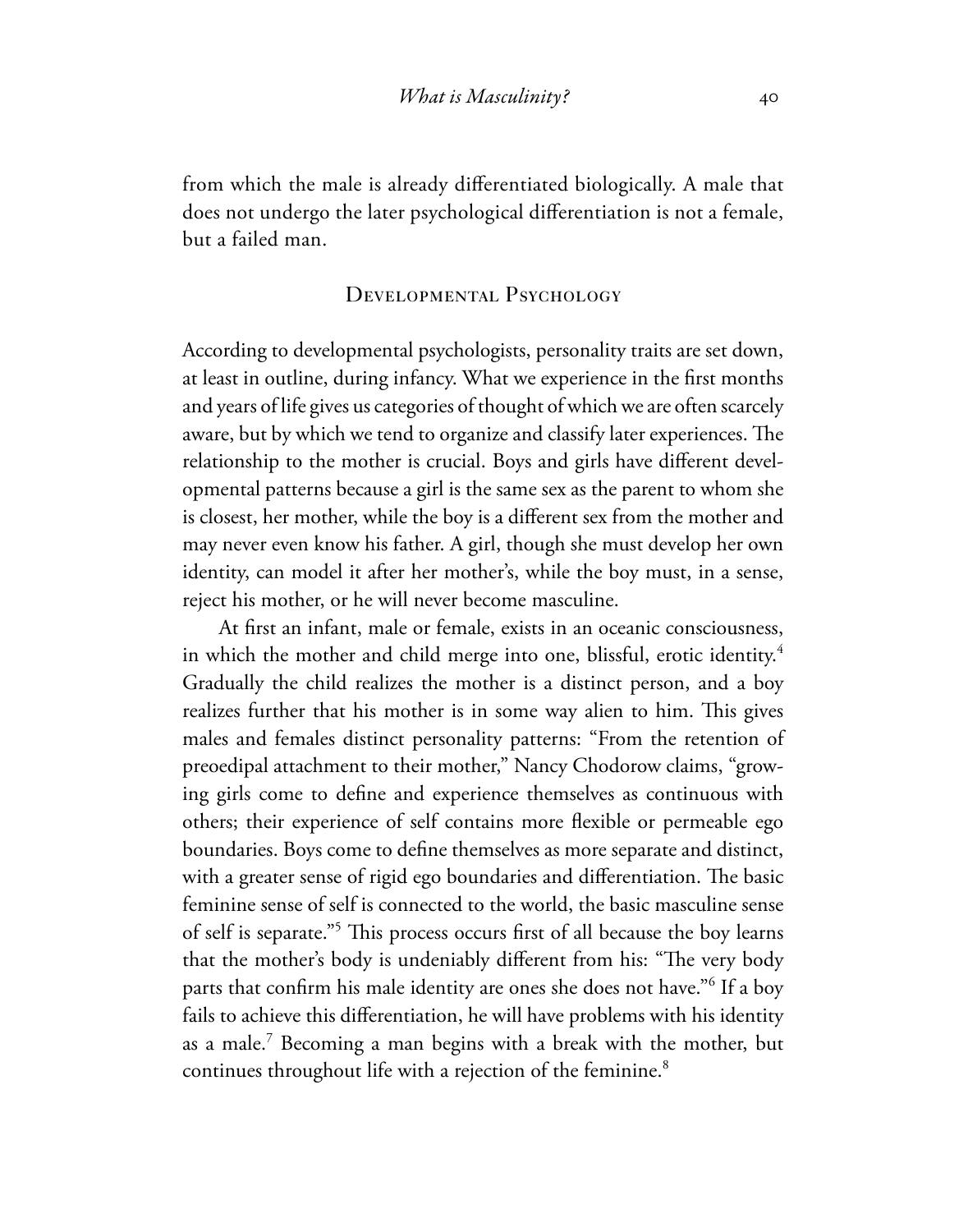But even if he achieves differentiation, a boy must complete his masculine identity by identifying with a male, especially his father, whom he sees is loved by his mother. He must give up his desire to *be* his mother, and learn to *love* her, or at least to love another woman. But to love any woman as an adult the boy must first reject his mother—or more accurately, being mothered—because her femininity is a trap that will lure him back into an infantile narcissism. Hence, he dreads the feminine as a perpetual threat to his masculinity. $^9$  Likewise, he must give up a desire to love the male erotically, as his mother does, and instead learn to be a full male, that is, a father.

Even if all goes well with this complex process of disidentification from the female and counter-identification with the male, the boy will still have problems, although they will be ones that are intrinsic to being a male. The consciousness of the primal union with his mother and the break he has had to endure creates a wound in the masculine personality.10 There is always a nagging feeling of alienation, that the primal experience of loving, blissful, narcissistic unity cannot be trusted. This fundamental psychological experience already leads the boy to misogyny, a mistrust of women, and insensitivity, an inability to place trust in another and to commit himself to that other.

But a boy derives a benefit from this psychic wound, or at least is made to benefit society by his attempts to deal with the wound. Since a girl maintains a far closer identification with her mother (and therefore with others in general) she learns to tolerate or accommodate frustration so as not to break this unity. On the other hand, "the male infant discovers that you can reject a source of frustration, and simultaneously, find a stance independent of it."<sup>11</sup> A boy finds an endless source of psychic energy in the space between himself and his mother, as well as an opportunity for a strong sense of agency, of acting on the world to change it, rather than simply accepting it.

Masculinity and femininity are characterized, respectively, by separation and communion, as David Bakan describes: "Agency manifests itself in the formation of separations; communion in the lack of separation."12 Bakan explains that agency manifests itself "in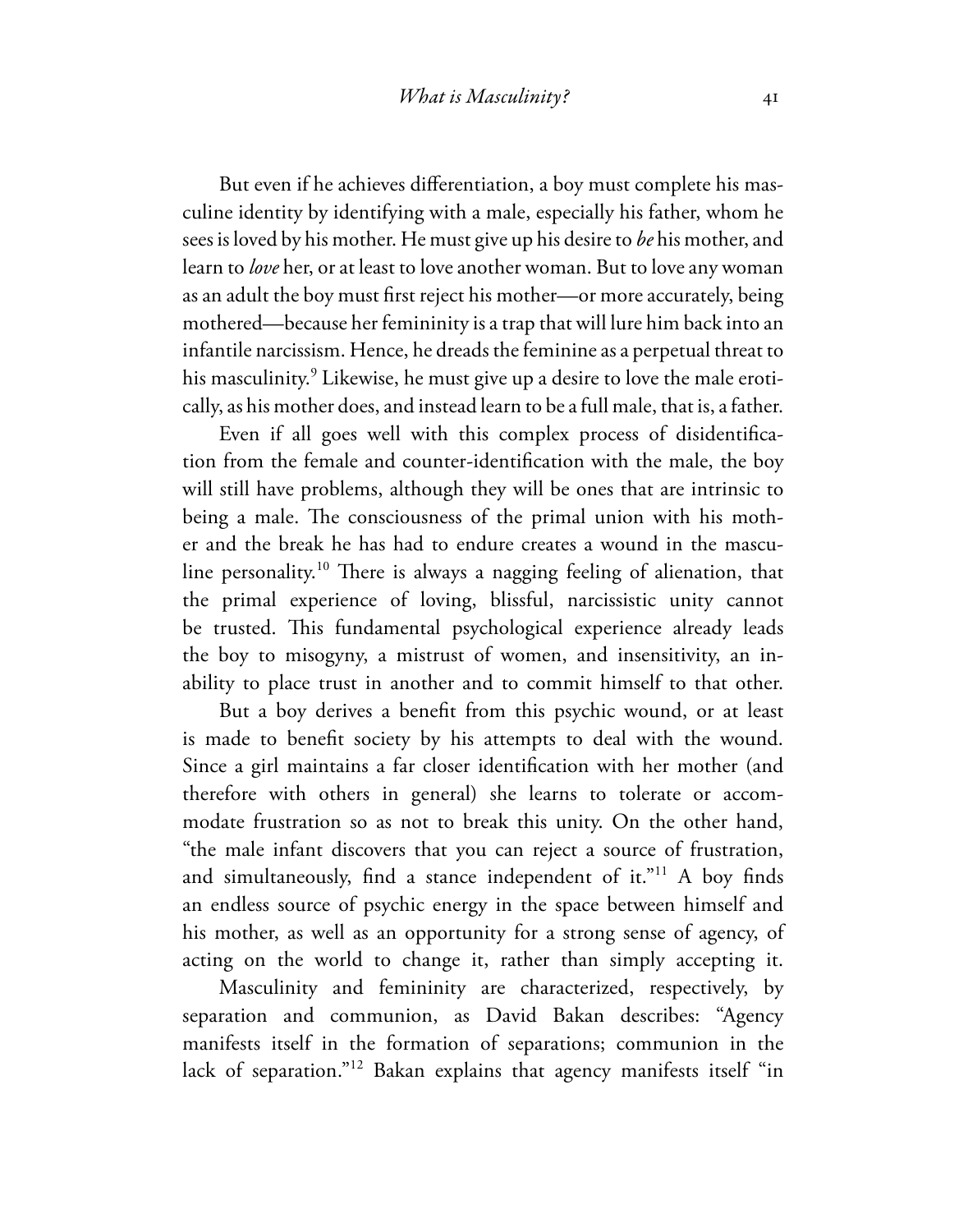isolation, alienation, and aloneness . . . in the urge to master . . . in the repression of thought, feeling, and impulse . . .," and that communion manifests itself in "contact, openness, and union . . . in noncontractual cooperation . . . in the lack and removal of repression."13 The process of the formation of agency parallels the formation of masculine identity: "The very split of agency from communion, which is a separation, arises from the agency feature itself; and it represses the communion from which it has separated itself."14 Separation implies death, and in the Freudian view is based on "the separation of the ego from the world" which produces "aggression."15 Satan, according to Bakan, is the image of "agency unmitigated by communion."<sup>16</sup> Both by their maleness and by their masculinity, men, far more than women, are oriented to death, as all statistics of mortality show, and men are often tempted to the final separation of nihilism, which is satanic. Even their different sexual responses reinforce the difference between men and women. Since "the aim of agency is the *reduction of tension*, whereas the aim of communion is *union,*"17 men seek to reduce tension (the *petite mort* of orgasm is a parallel and foretaste of the final death of the body), while women seek communion, which is initially fulfilled in pregnancy, but stretches forth to a communion with all beings that reaches beyond death.

Hudson and Jacot find evidence of this wound of alienation in the male tendency to invest passion in abstractions rather than things, because abstractions cannot betray. Men also let this experience of separation influence the way they think. The masculine mind likes "arguments cast in terms of dualities and dialectical oppositions . . . that depend on the maintenance of conceptual boundaries and segregations . . . that depend on a deep preoccupation with similarities and differences . . . that are reductive."<sup>18</sup> This pattern of thought characterizes the Western philosophical and scientific tradition, which is sometimes more pronouncedly masculine that at other times, but always bears the imprint of the masculine minds which formed it. As Walter Ong notes, "we find adversatives in the all but ubiquitous Mother Earth and Father Sky, the Chinese *li* and *ch'i*, yin and yang, Empedoclean attraction and repulsion, the Platonic dialectic, matter and form, Abelard's *sic et non*, essence and existence,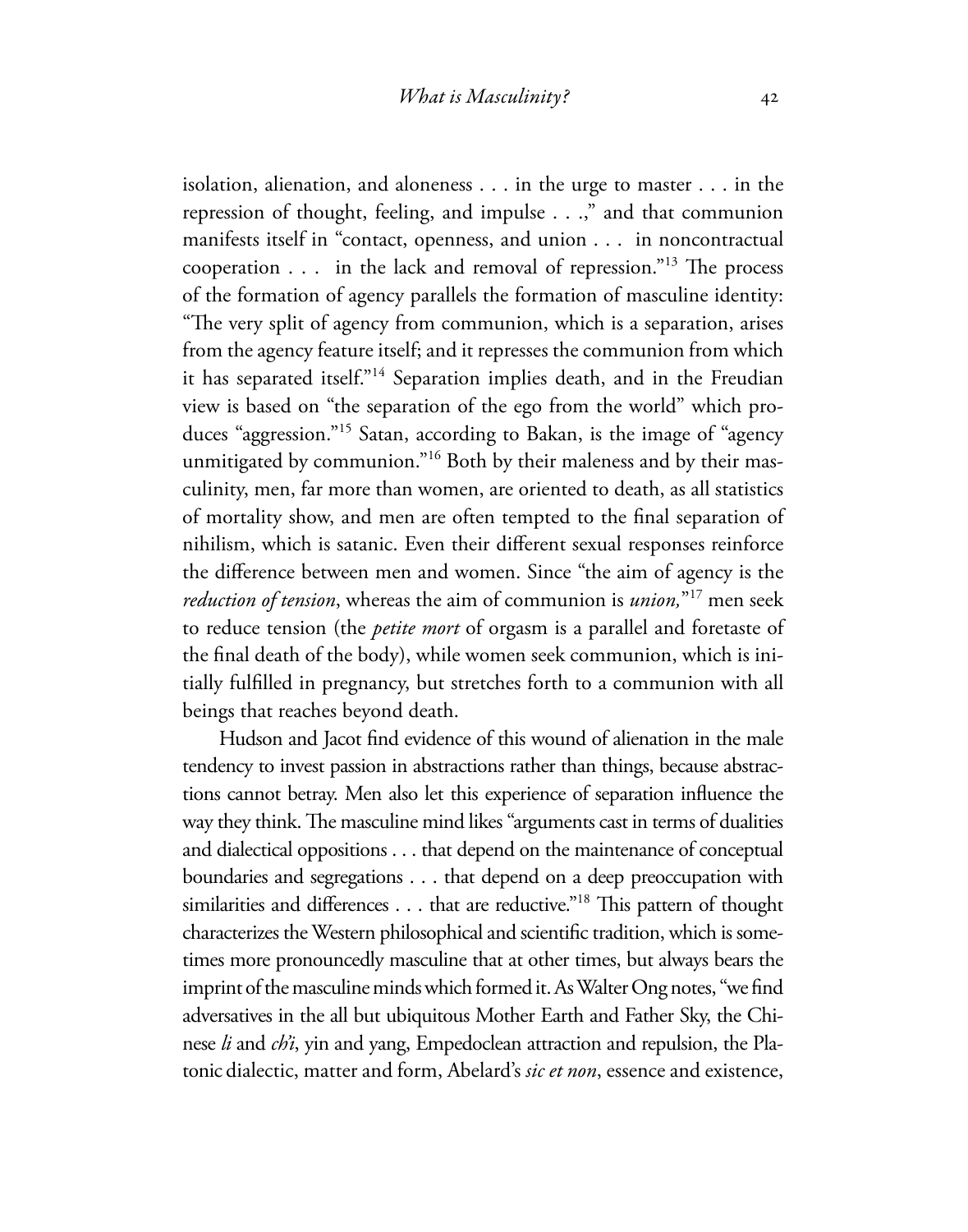Hegelian dialectic, and countless other binary modes of analysis."<sup>19</sup> The computer, with its binary switches, is but the latest incarnation of male thought patterns.

#### **ANTHROPOLOGY**

David Gilmore, an anthropologist from Yale, analyzes the phenomenon of masculinity in *Manhood in the Making: Cultural Concepts of Masculinity*. 20 Gilmore discovered that almost all human societies have an ideology of masculinity, a set of beliefs the purpose of which is to convince boys to undertake the dangerous work in society. Manhood, on this view, is not inborn, but a great and difficult achievement, "a matter of storm and stress, of challenges and trials."21 The infantile and the feminine are always threatening to drag a man back, to keep him from achieving masculinity. Males have a "need for constant vigilance against their unacceptable yearning to return to the merging in the symbiosis" of mother and child.<sup>22</sup> Paradoxically, men cultivate misogyny for the sake of women: A man must give up the state of boyhood, in which he is protected by women, fed by women, and cared for by women, so that he may become a protector and provider for women and children. In other words, he must give up being mothered before he can become a father. He must reject the feminine in himself, cultivating a distance from the world of women, so that he can one day return to it, not as a recipient, but as a giver.

To be masculine, a man must be willing to fight and inflict pain, but also to suffer and endure pain. He seeks out dangers and tests of his courage and wears the scars of his adventures proudly. He does this not for his own sake, but for the community's, to protect it from its enemies, both human and natural. Masculine self-affirmation is, paradoxically, a kind of self-abnegation. A man must always be ready to give up his life: "The accepting of this very expendability ... often constitutes the measure of manhood, a circumstance that may help explain the constant emphasis on risk-taking as evidence of manliness."23 A woman faces danger in childbirth, a risk that she cannot (in pre-contraceptive societies) escape. A man has to accept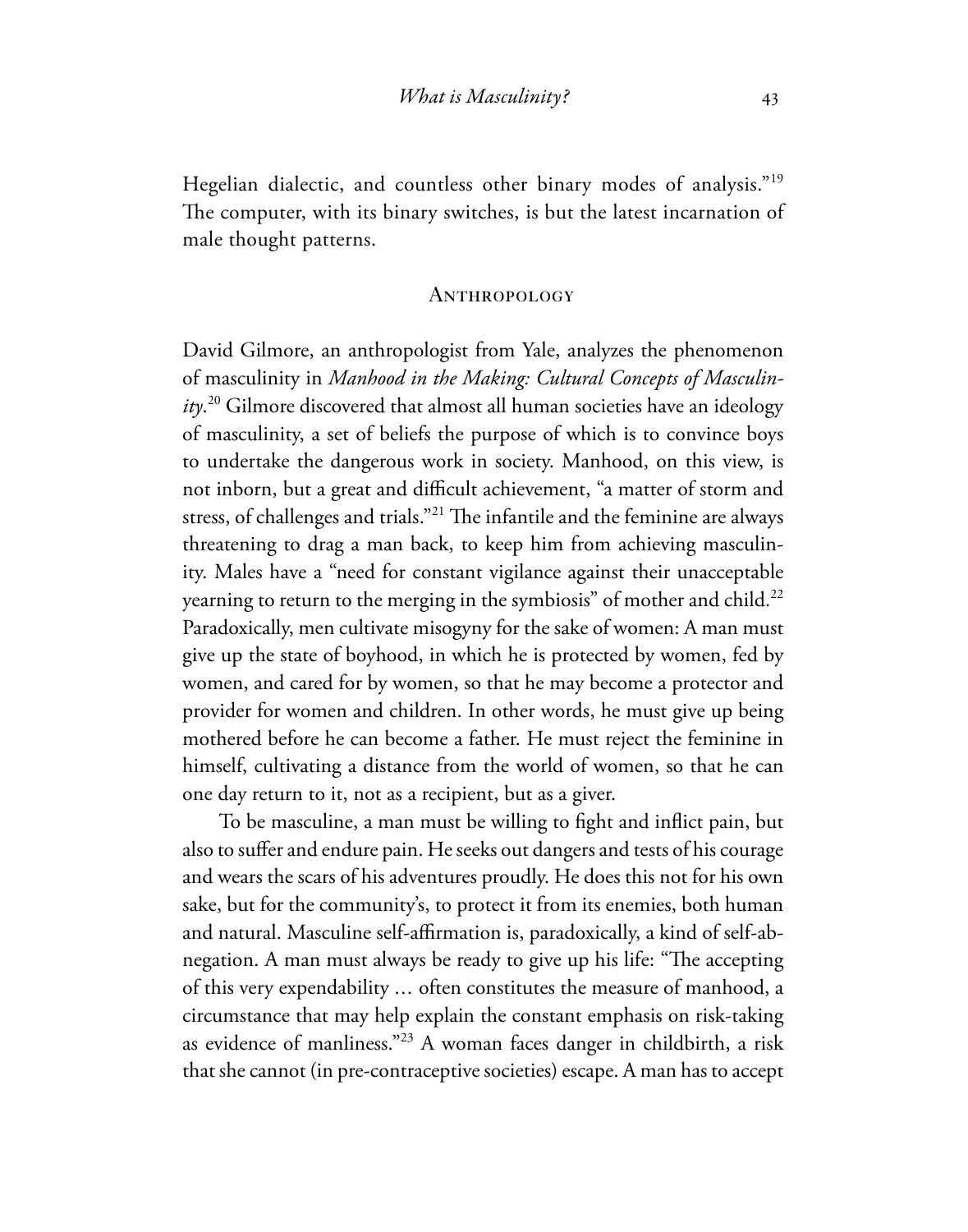danger freely and willingly, or else he is not masculine, nor yet is he feminine, since his sex preserves him from the burdens of childbirth. A woman bleeds in menstruation and childbirth; a man bleeds in war, or in the rituals of circumcision and of subincision, or in the hazardous occupations he undertakes so that women may raise their children in safety. It is only through suffering and violence that men can achieve what women achieve by their almost-compulsory experience of childbirth: "Men nurture their society by shedding their blood, their sweat, and their semen, by bringing home food for both child and mother, and by dying if necessary in faraway places to provide a safe haven for their people."24

Male social dominance must be seen in this context. A man seeks power and wealth and success not for himself, but for others. He is honored for his willingness to serve and to die, his "selfless generosity, even to the point of sacrifice"<sup>25</sup> and is therefore given charge of the community. Masculinity is an honor, but often a deadly one. As Michael Levin points out, "If sex roles are to be regarded as the outcome of bargaining in which men received dominance in exchange for the risk of violent death, it is hardly clear that they got the better deal."26 Walter Farrell, in *The Myth of Male Power*, 27 and Herb Goldberg, in *The Hazards of Being Male,*28 have documented that men have more physical and mental diseases, commit more crimes, go to jail more often, and finally die earlier than women: "every critical statistic in the area of longevity, disease, suicide, crime, accidents, childhood emotional disorders, alcoholism, and drug addiction shows a disproportionately higher male rate."29 Men willingly take far more than their share of the risks in society; of the twenty most dangerous civilian occupations, all but one are almost entirely male. $30$  The history of human suffering makes it hard to say whether men or women have suffered more.<sup>31</sup>

Both men and women still think of men as privileged, but the ideology of masculinity is not a rational construct. Masculinity is paradoxical: It is the privilege of dying that others may live, which is, in the highest philosophical and religious sense, a privilege. Yet it is surprising how many men, especially those not philosophically or religiously inclined, are willing to follow this path of self-sacrifice,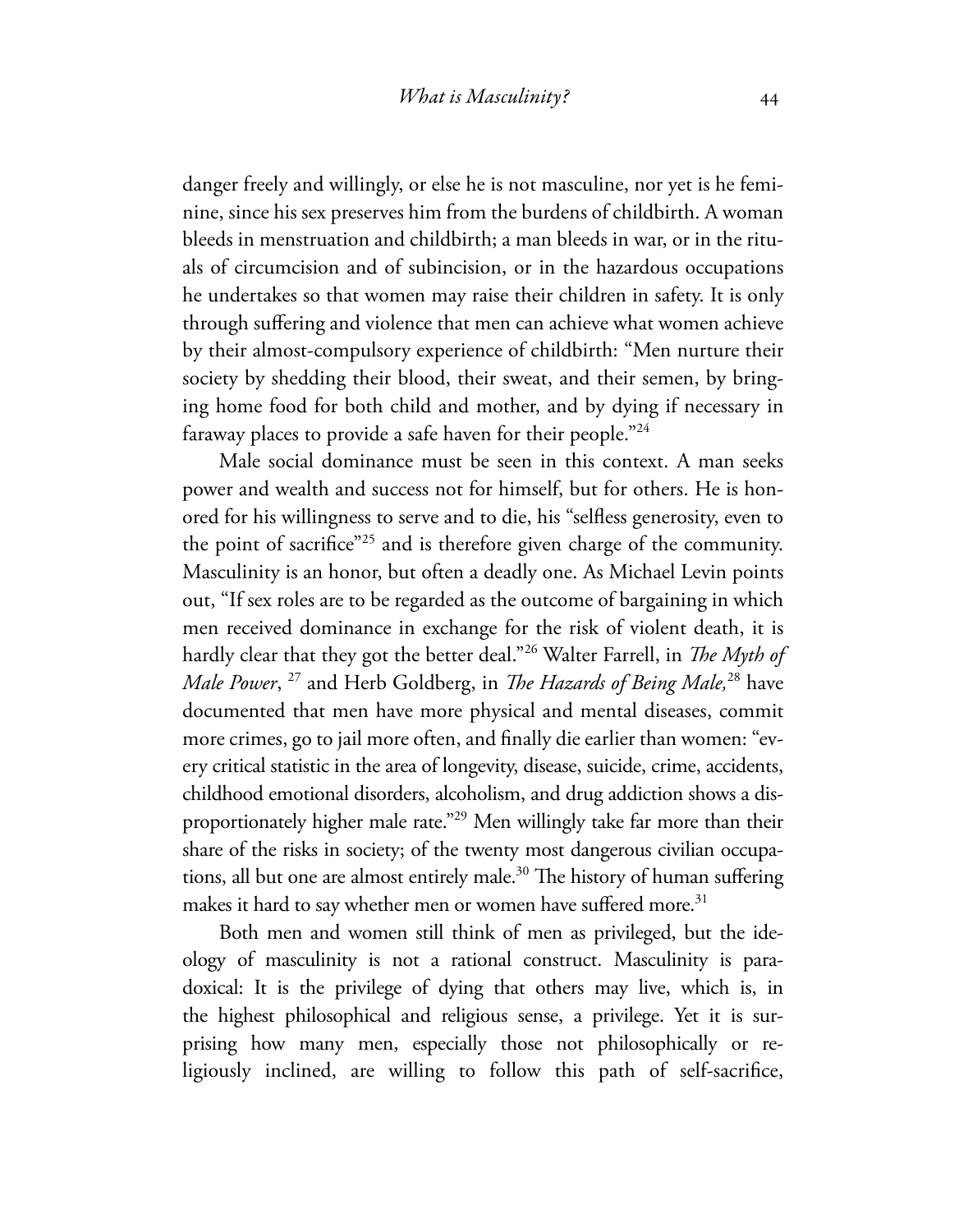and regard it as a privilege. Although masculine self-sacrifice has been abused, it is not something which society can do without. Masculinity has always been full of dangerous paradoxes that stem from the very root of masculine identity: the separation of the male from the feminine from which he sprang. As Goldberg explains, "If he is in touch with and expressive of his feminine component he may be subject to great feelings of anxiety and humiliation. If he successfully manages to repress, disown, and deny this critical part of himself he will have to live as an incomplete person, alienated from an important part of himself and consequently susceptible to emotional and interpersonal rigidity and numerous psychological and psychophysiological problems that result from this repression."<sup>32</sup>

# A Theory of Masculinity

The masculine is a pattern of initial union, separation, and reunion, while the feminine is a maintenance of unity. This pattern is found on the biological level, and even more on the psychological, anthropological, and cultural levels. Femininity is not merely receptivity or passivity, as some have thought. Activity and receptivity are both proper to the masculine and the feminine in distinctive ways. The maintenance of unity typical of the feminine may not be as obviously a state of activity as the pattern of separation and reunification typical of the masculine, but the integration of personality, social unity, and love require effort.

Nevertheless, the most striking feature of masculinity is its separation from the feminine, and it is this part of the developmental pattern that is usually thought of as uniquely masculine. As Richard A. Hawley says, "Masculinity is best understood as a trajectory ... a journey or a quest." $33$ It is always a journey away from something, especially the feminine: "The male trajectory begins with the first gesture of separation from the mother. This need to differentiate sets the boy on a life-long path of, literally, proving himself."<sup>34</sup> Yet this is only part of masculinity. Having achieved his first goal of separation, a man must then achieve a reunion and reconnection with the feminine, although one which is marked by his departure from it. The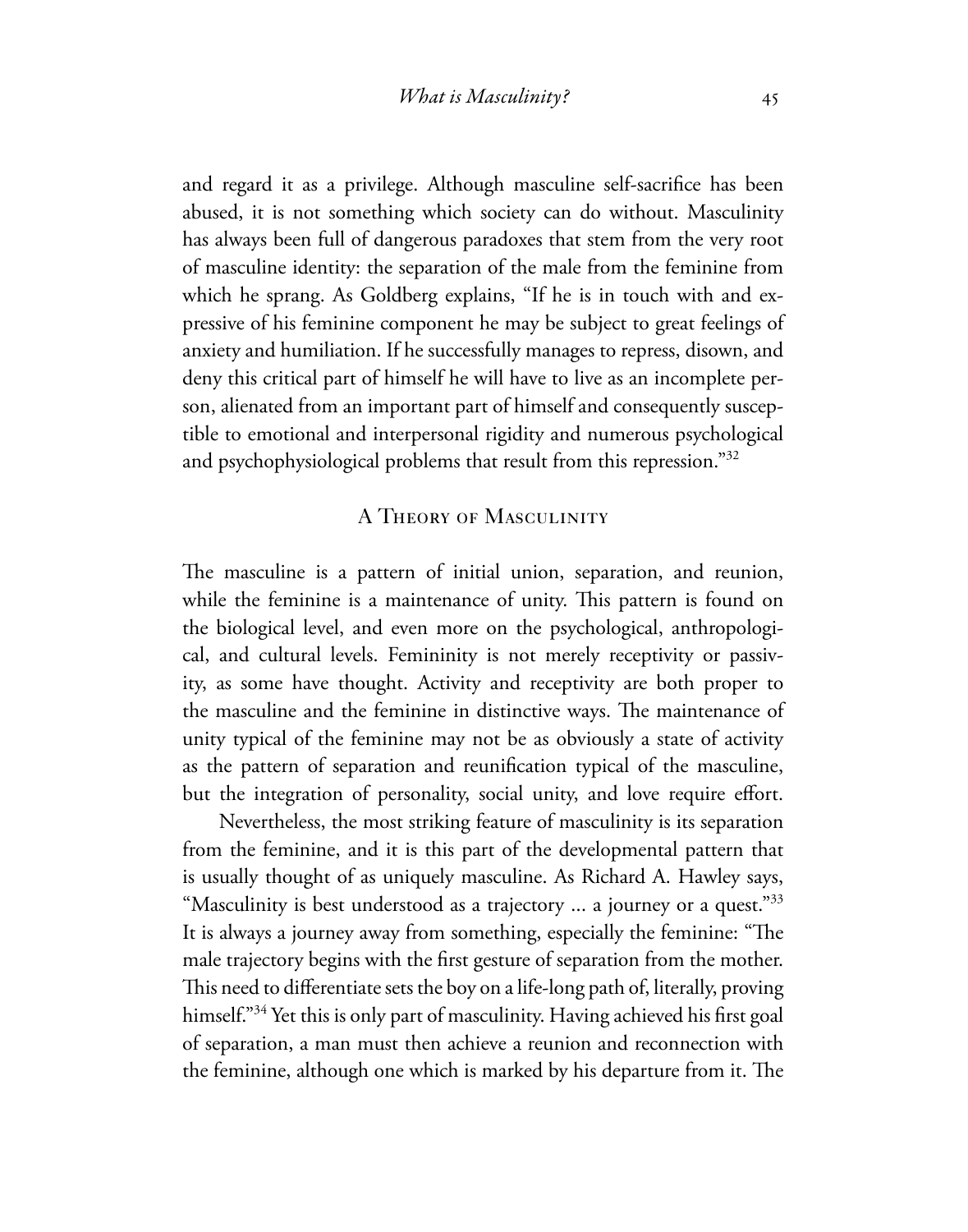first union is sterile, and must be broken, so that this second, fruitful union may take place. This second union is achieved only through a man's suffering the pain of separation and in his confrontation with death.

Masculinity is not a state or quality, but a pattern of union and separation. It is never fully possessed, but always to be lived. It has its biological basis in the differentiation of maleness from the basic female pattern of the body. The inescapable fact that man is born of woman gives every male a taste of a painful separation, "the drama of his infant experiences as he begins to conceive of his identity in relation to the mother from whose body he issues and who is now sustaining his life. He cannot identify entirely because he is different from her, not just a separate being, but a different kind of being." The painful differentiation of his body from the female pattern and the even more painful separation from the mother prepare a boy for a life of separations, which may, if all goes well, end in reunions. As Shakespeare wrote, "Journeys end in lovers' meeting/Every wise man's son doth know."

The ideology of masculinity is founded on biology and psychology, but goes beyond them in its cultural manifestations. Simple societies can have an initiatory ritual that recognizes boys as men after they have proved themselves able and willing to confront the dangers of life. More complex societies, on the other hand, give boys no such rites of passage, and they must face every test afresh, not knowing whether they have yet proved themselves men.

#### *Initiation*

Initiation is not simply a beginning; life has many beginnings, but not every one of them is an initiation in the anthropological sense. Initiation entails a sharp break, and has a threefold structure: a departure from a previous way of life, a "liminal" period in which the one being initiated is suspended between two worlds, and the entry into a new way of life. If an initiation is profound, it can also be an experience of death and rebirth. Such a deep initiation gives the initiate insight into the mysteries of life and death and is always, in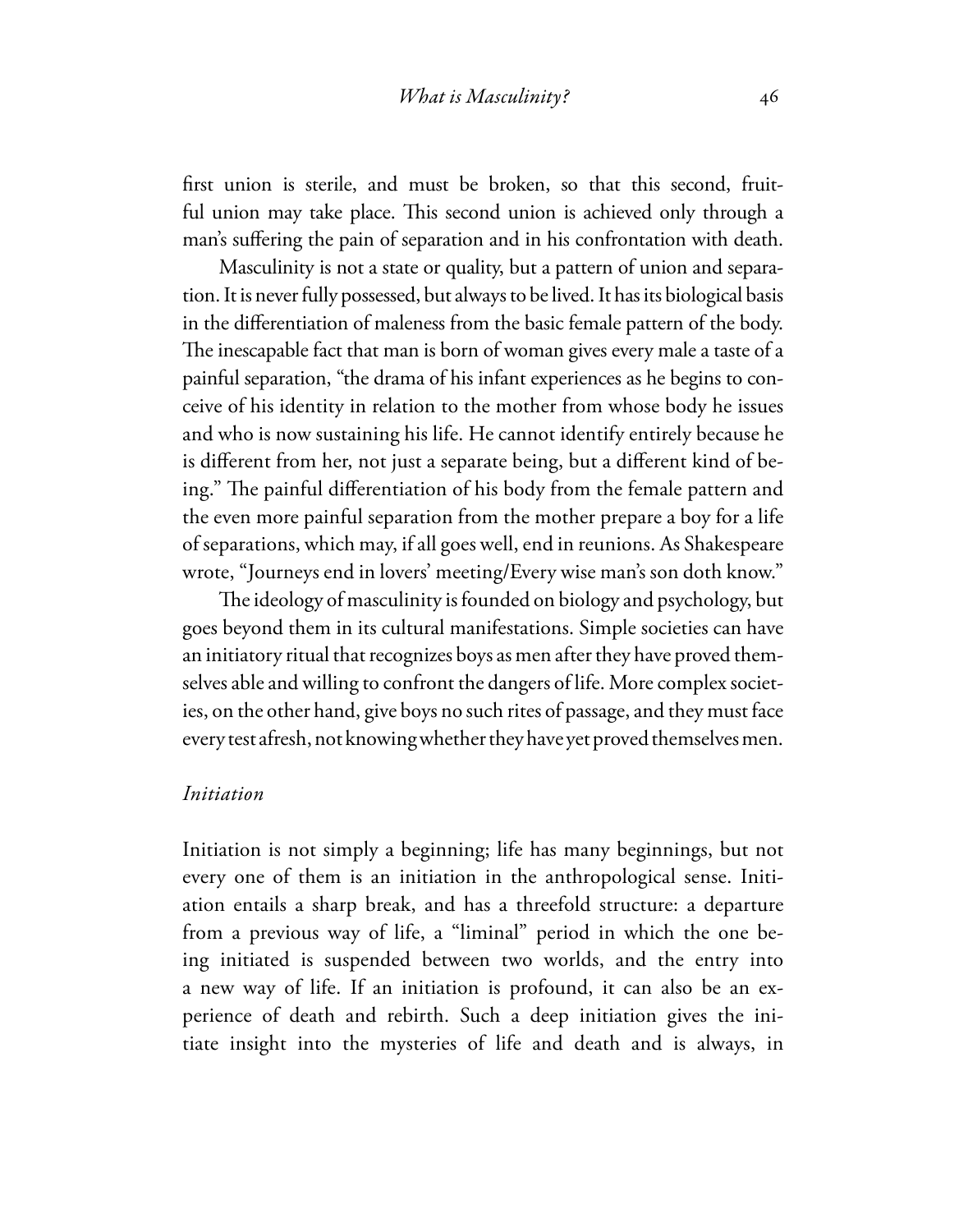the broad sense, a religious experience, although there are specifically religious initiations. The two basic types of initiation, the initiation of the child into adulthood and the initiation of the believer into the mysteries of a religion, have a common structure and use the same language. The initiate must leave behind one world, be transformed, and enter a new world in which he has a new status, perhaps even a new life: a boy is reborn as a man, and a believer as a new creature.

Initiation is usually marked by ceremony. Arnold van Gennep identified, in primitive societies, "ceremonial patterns which accompany a passage from one situation to another or from one cosmic or social world to another."<sup>35</sup> These "rites of separation, transition rites, and rites of incorporation" often have a distinct beginning, middle, and end.<sup>36</sup> Their fullness is found at the most important points in a person's life, but they can be present even in seemingly trivial events. Writing before World War I, van Gennep reminded his readers that although "a person in these days may pass freely from one civilized region to another,"37 in previous times crossing a frontier was accompanied by various formalities, not only legal, but even religious.

Tribal societies have a simple structure and often a single initiatory event for boys. Such societies usually have a simple economy and face a limited number of dangers. To be a man in these societies, therefore, is a simpler, although still difficult, process. Though anthropologists find it more convenient to examine well-defined ceremonies, the meaning and essence of these rites may inhere in events that are not recognizable as ceremonies. Many societies, such as the ancient Germanic and Mediterranean, did not have a single puberty rite: A boy had to go through many tests to prove himself a man. Such initiations have parallels in more developed societies, including our own. The general absence of ceremony in our own culture has meant that a boy who seeks initiation finds it outside of ceremonies, in seemingly secular events that take on a religious significance for the one who achieves his initiation through them. Any sort of transition can become sufficiently important, depending on social circumstances, to be surrounded by the full panoply of the rites of passage.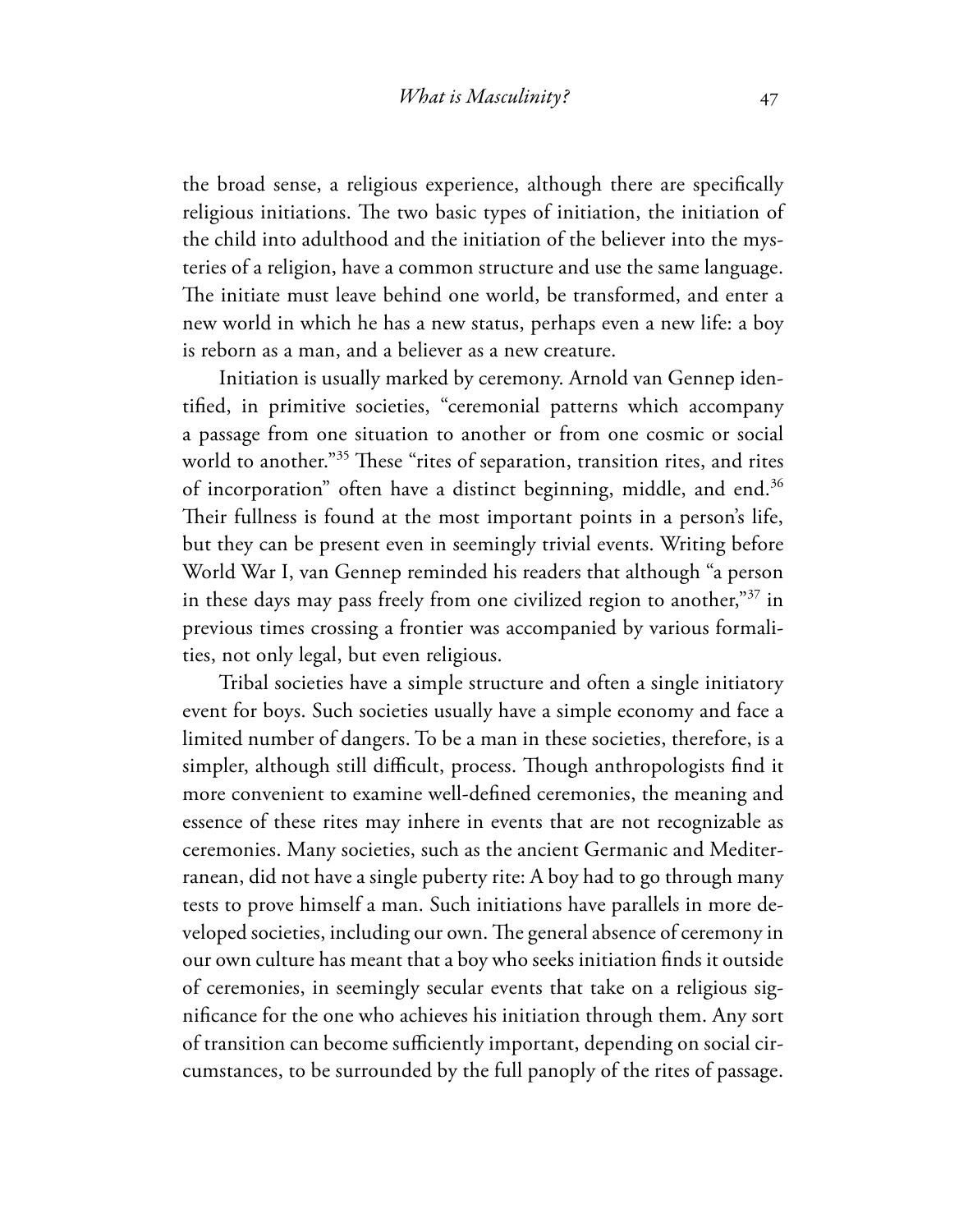The first stage, that of departure, is marked by a rite of separation, which removes the individual from a common life and sets him apart from the rest of humanity. This separation can be accomplished by physical movement—sending a young man off into the wilderness; by changes in the body—painting or mutilation or scarification; by a symbolic death—a descent into the earth or water; or by a feast of some kind. All these rites serve to mark the end of one stage of life that must be rejected if the boy is to grow. The more important the transition, the more violent and thorough the separation. Each transition may have its own rite of separation, so a life may be marked by many such rites, separations from childhood, from bachelorhood, from civilian life, from homeland, from life itself.

After being separated from the previous way of life, the individual enters a transitional stage in which he is neither the person he was before, nor the person he will become after being incorporated into the new way of life for which he is destined. This is the liminal stage, from the Latin *limes*, a threshold. The liminal stage is one of chaos, in which the individual hovers between two worlds—between childhood and adulthood, between boy and man, between the profane and the sacred: "The coincidence of opposite processes and notions in a single representation characterizes the peculiar unity of the liminal: that which is neither this nor that, and yet is both."38 From this undifferentiated state of chaos a new identity is born.

The initiation is completed by rites of incorporation, in which the person enters a new way of life, a new world, and assumes a new identity. He is now an initiate, and has new knowledge, new powers, new abilities, and new wisdom. He may receive a new name, or new clothes, to embody his new status. He has been reborn, to a greater or lesser degree, as a new person. Thus, all males who mature into men experience some initiation into masculinity. The process of masculine development demands that a boy experience something that he would not attain on his own simply by following his boyish desires for security or his adolescent instincts and appetites.

Puberty rituals are mainly an enactment of the psychological separation that the boy must achieve from his mother. The three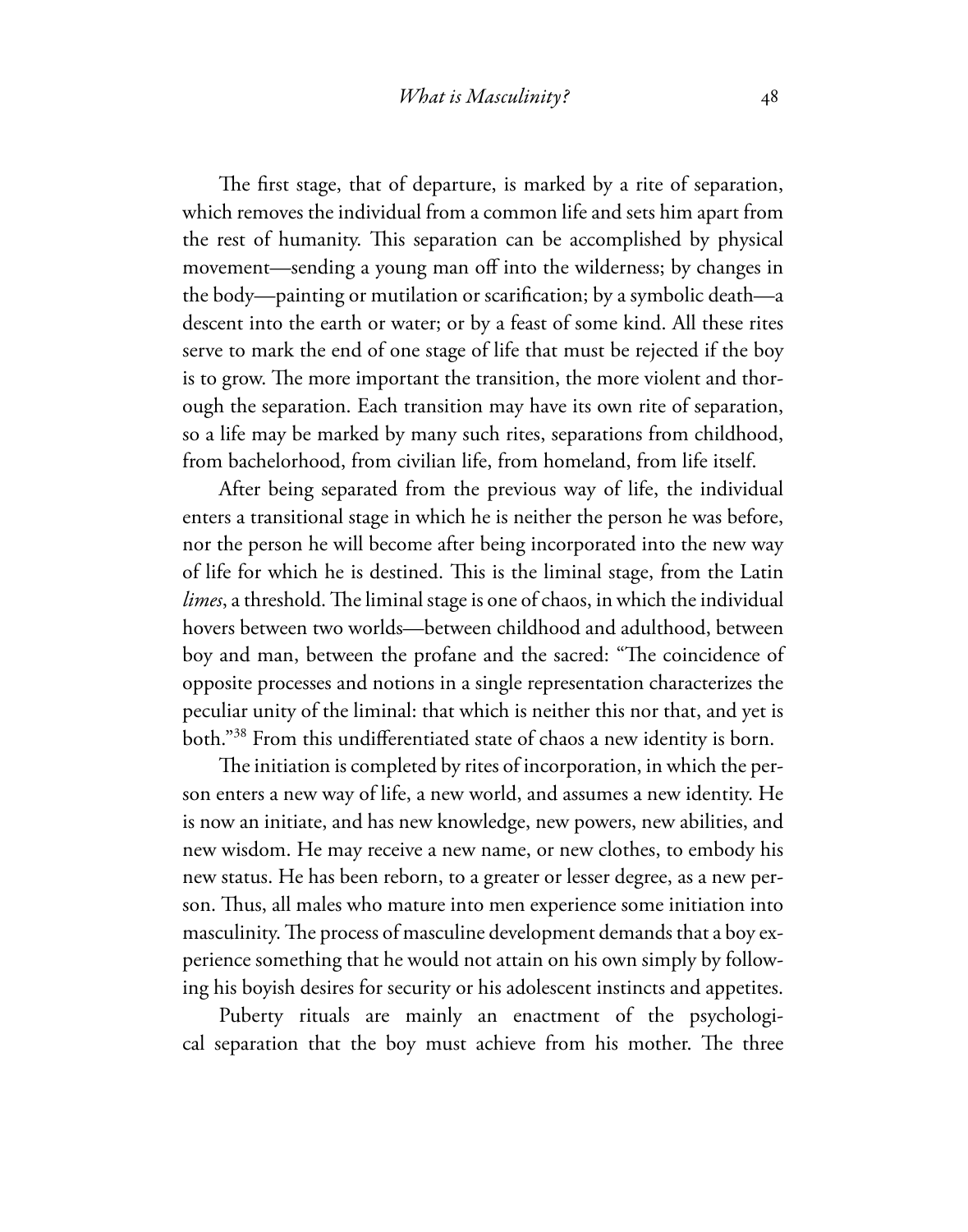stages that van Gennep identified, separation, transition, and incorporation are visible in these ceremonies. Among the Australian Kurnai, the pattern of separation is vivid: "The intention of all that is done at this ceremony is to make a momentous change in the boy's life; the past is to be cut off from him by a gulf that he can never repass. His connection with his mother as her child is broken off, and he becomes henceforth attached to the men."<sup>39</sup> The initiate is often considered dead.<sup>40</sup> He is often whipped and mutilated to remove him from ordinary society, and van Gennep understands the Jewish rite of circumcision in this context.41 The Jewish boy is set apart from Gentiles and women by a mutilation that is also a separation of the flesh from the body. Only after this separation can he join the community of Israel.

The period of separation is distinctively masculine, but in the male initiation ritual the boy sometimes becomes female during the liminal, transitional phase, in which chaos returns, normal order and practice are deliberately violated, and the boy is totally separated from the protective world of the mother.<sup>42</sup> The boy sometimes takes on a temporarily feminine identity, like Achilles among the maids. Sometimes the boy is simply dressed as a girl; sometimes the resemblance is carved into his body by circumcision or subincision. The boy must bleed genitally, as a woman does, before he can become a man. In the New Guinea tribe studied by Gilbert Herdt, boys have to be passive homosexual partners for older men as a necessary stage of becoming a man, even though adult homosexuality is considered peculiar, and the boys themselves feel that their role is somehow feminine. $43$ 

Mircea Eliade interprets this transformation as a desire to recover unity before a fully differentiated male identity is established: "The novice has a better chance of attaining to a particular mode of being ... if he first symbolically becomes a totality. For mythical thought, a particular mode of being is necessarily preceded by a total mode of being. The androgyne is considered superior to the two sexes just because it incarnates totality and hence perfection."44 Bruno Bettelheim theorizes that boys have an envy of the femininity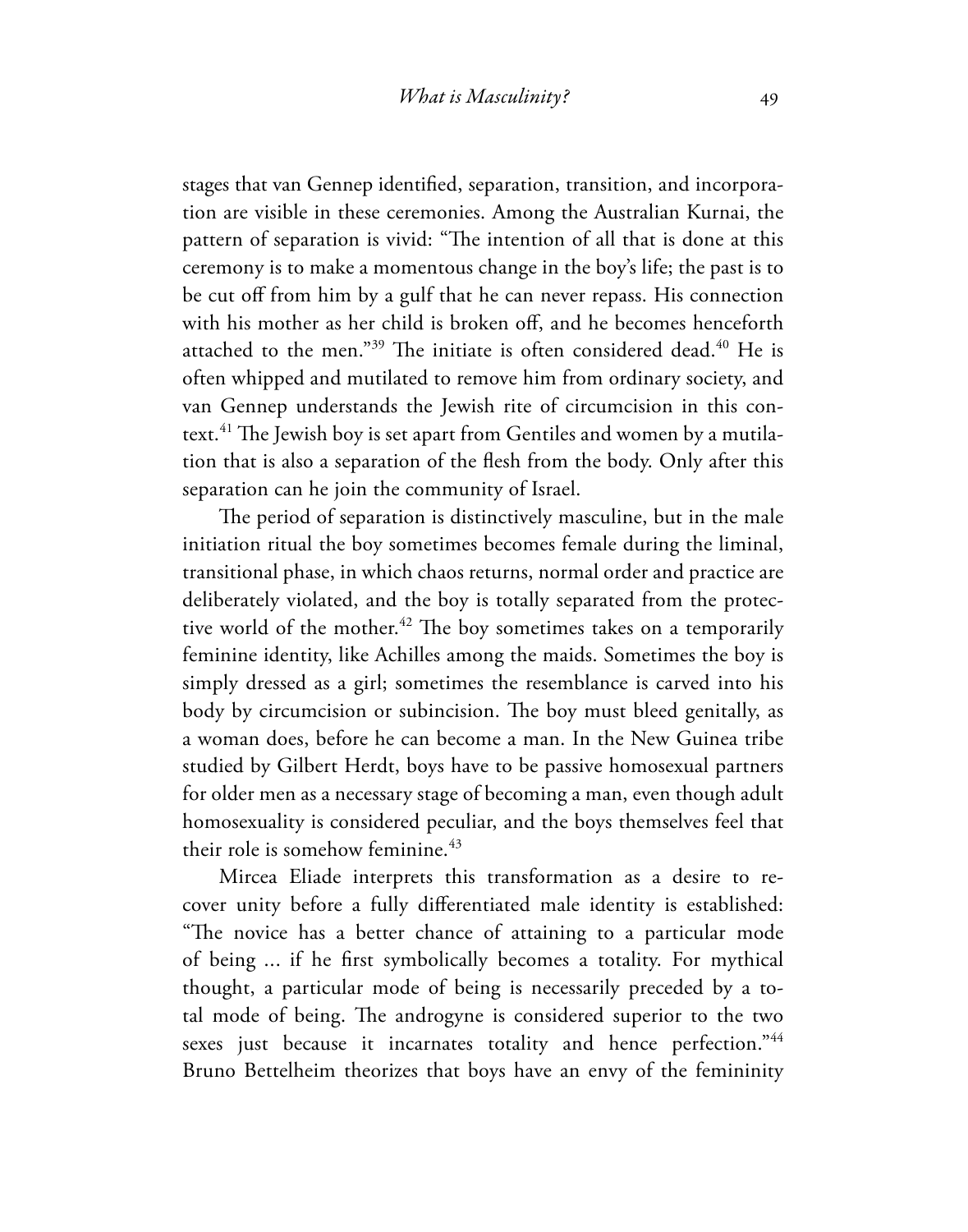of their mother; they especially feel that men, too, should be able to have babies.45 They therefore try to imitate menstruation, or wear feminine clothes, or act in a feminine manner in certain situations in which chaos returns, as at Halloween.

Nevertheless, this transformation into a woman is not based on simple envy of women's fertility. As Bettelheim notes, both "anthropologists and psychoanalysts agree that pain in initiation is the price adolescents must pay for the prerogatives of the adult world."46 The boy must become like a woman, who experiences bleeding and pain because of the necessities of menstruation, conception, and childbirth. A male escapes these pains, but he will never become a full human being until he, too, learns to suffer and bleed that others may live. In transitional rites, a male is wounded so that he can achieve sympathy and compassion for his people and be trained to suffer and die for them. What a woman receives from her experience of her physical female nature, a man must receive from his culture, because he will not receive it by simply living out the logic of his male body. In other words, through initiation ceremonies, men try to achieve what women possess by nature. In her survey of the literature on initiation, Monika Vizedom notes "among the instances recorded for the societies covered, there is a great deal more emulation of women by men that vice versa."47 A man who has not bled and suffered, a man without scars, is no man at all.<sup>48</sup>

The boy is finally incorporated into the world of men. The periods of separation and liminality have prepared him for a new life: "The passivity of neophytes to their instructors, their malleability, which is increased by submission to ordeal, their reduction to a uniform condition, are signs of the process whereby they are ground down to be fashioned anew and endowed with additional powers to cope with their new station in life."<sup>49</sup> The boy is taught the religion of his group, that is, those things that the group regards as sacred and ultimate. Religion, in the modern sense, is an essential element, perhaps the heart, of masculine initiation. Rosalind Miles describes this dynamic: "To be a male is the opposite of being mother. To be a man, the boy must break away from her, and the further he travels, the greater will be the success of his journey."50 He is born again, but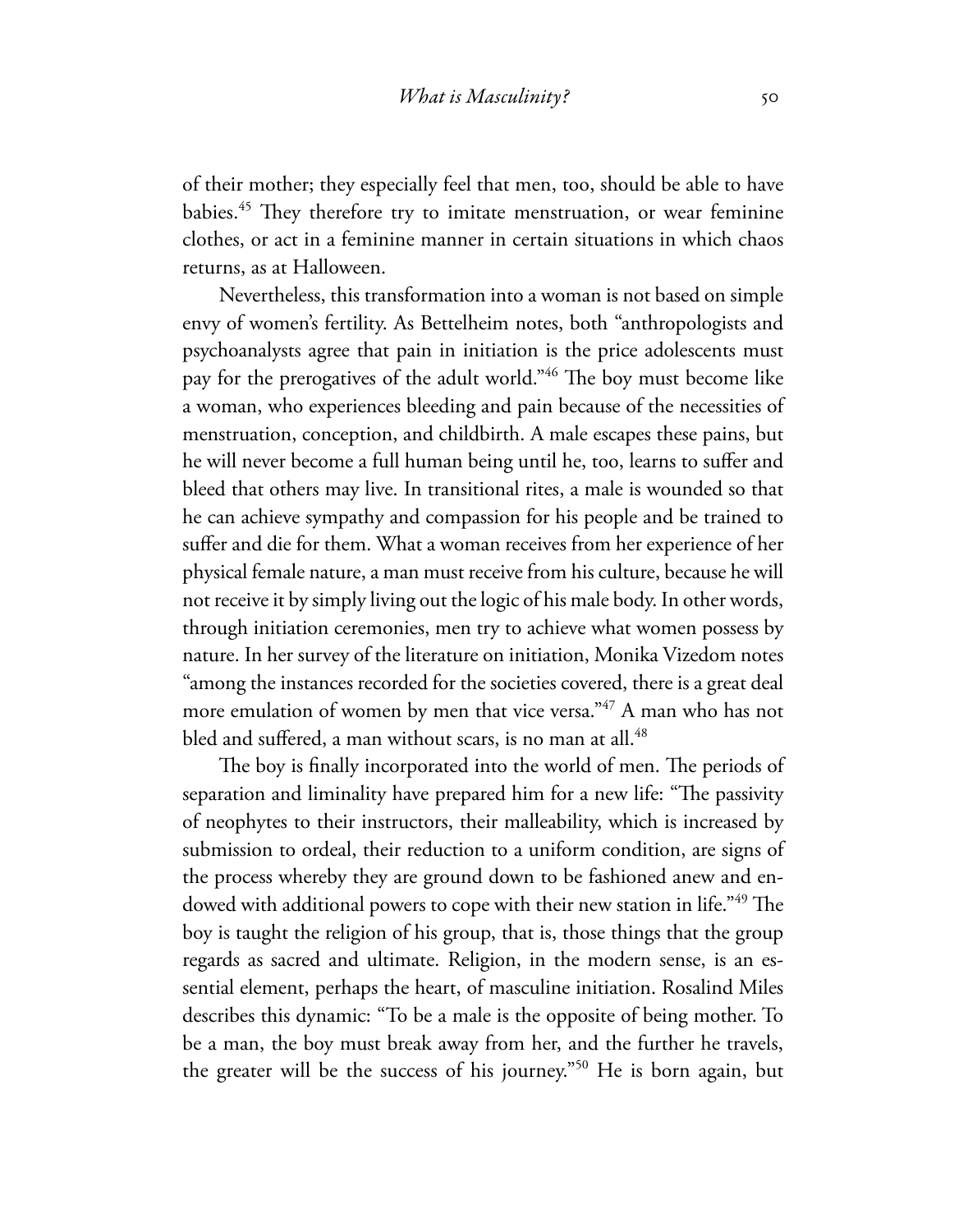this time of man, not of woman. This birth, like the first one, is bloody and violent: "To make the break, however, the boy has to be constantly encouraged, threatened, thrust forward at every turn and side, and never, never permitted to fall back."51 Boys who undergo this transformation have a life-long bond with all others who have so suffered. Miles describes the bonding that results from masculine initiation: "No boy, of course, could ever forget an experience like this. . . . The only others able to share his experience will be those who have undergone it with him, pain for pain, blood for blood: that group will then be bonded closer than husband and wife, closer than siblings, closer than mother and child. As the boy is violently disassociated from mother, home, and family, so he is associated, with equal violence, with the group of other boys who will henceforward be from rebirth or death his blood brothers."52 This blood brotherhood is very close to the comradeship that men feel in war. For some reason violence is necessary for men to attain ultimate self-transcendence through love.

These rites and the facts of human psychology upon which they are based are the foundation for similar patterns of initiation in the higher religions. The idea of death to an old nature and rebirth to a new one is common to masculine experience.<sup>53</sup> Eliade notes that "all the rites of rebirth or resurrection, and the symbols that they imply, indicate that the novice has attained to another mode of existence, inaccessible to those who have not undergone the initiatory ordeals, who have not tasted death."<sup>54</sup> To be born only once is to be trapped in the secular world. Only by being born again can one enter the sacred world, and to be born again one must first die. To the Brahmins of India, the "twice born" is the one who has knowledge of the sacred. He "belongs to his caste by birth and incorporated into it by childhood rites, [and] later undergoes initiating ceremonies enacting death in a previous world and birth in a new one, and giving him the power to devote himself to the magico-religious activity that is to be his occupational specialty."55 Death and rebirth were also the key themes of the most deeply felt religions of the Mediterranean basin, the mystery religions.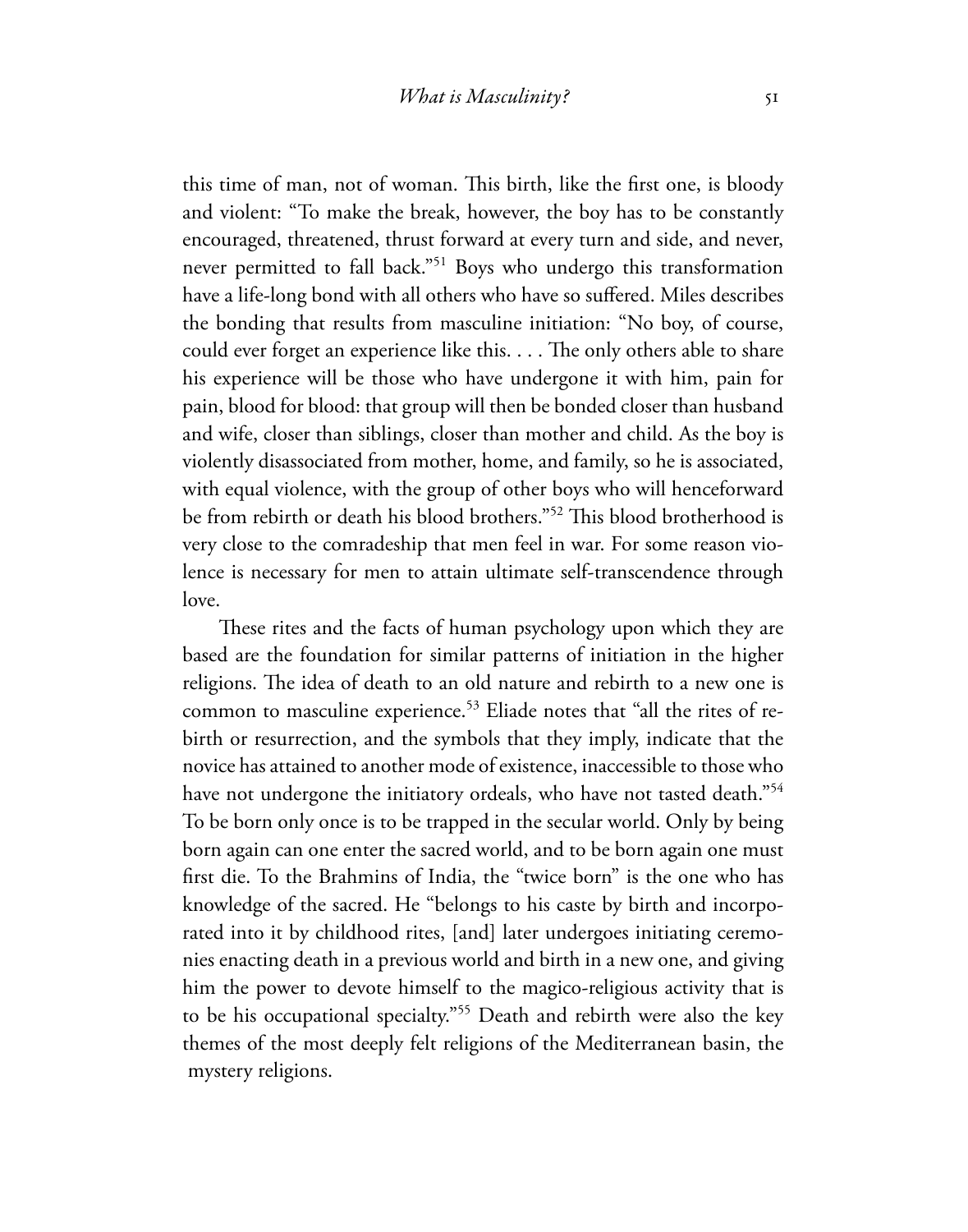# *Mystery Religions and Initiation*

The popular and official mythologies of the ancient world did not really satisfy the individual's quest for religious initiation, especially the individual man's. Instead, he sought initiation in the mystery religions. All the mysteries promised the believer a death and a rebirth.

The Eleusinian mysteries of the ancient Greek world have been reconstructed by Harold Willoughby from indirect evidence.<sup>56</sup> They consisted of a sacred drama, sacred instruction, and the exhibition of sacred objects. The drama was based upon the myth of Demeter, the goddess of the harvest, and her daughter Persephone: While gathering flowers at Eleusis, Persephone was abducted by Pluto, the god of the underworld, with the permission of Zeus, king of the gods. Demeter came to Eleusis and, disguising herself as an old woman, searched for her daughter. She was offered hospitality by the king, her identity was discovered, and she was worshipped by the populace. In return, she taught them her mysteries. She refused to let grain grow on the earth until Zeus ordered Pluto to return Persephone. Pluto relented, but Persephone had eaten some pomegranate seeds in the underworld, and had to return to her husband for three months of each year, during which Demeter would permit nothing to grow.

The Eleusinian mysteries seem to have been a reenactment of Demeter's search for Persephone on the very spot it was supposed to have occurred. After extensive preparation, the initiates gathered at night and by torchlight accompanied Demeter in her search until she was reunited with Persephone. The sacred instruction was given, and the sacred objects shown. The initiates felt that they had witnessed a death and a rebirth which somehow promised them a blessed immortality. The seriousness with which the initiates took the mysteries can be judged by the fact that, of the hundreds of thousands of initiates over a millennium, none revealed the secret.

Most of the mystery religions attracted both men and women, although there seems to be some scholarly disagreement about the degree of feminine participation. The Eleusinian, which were the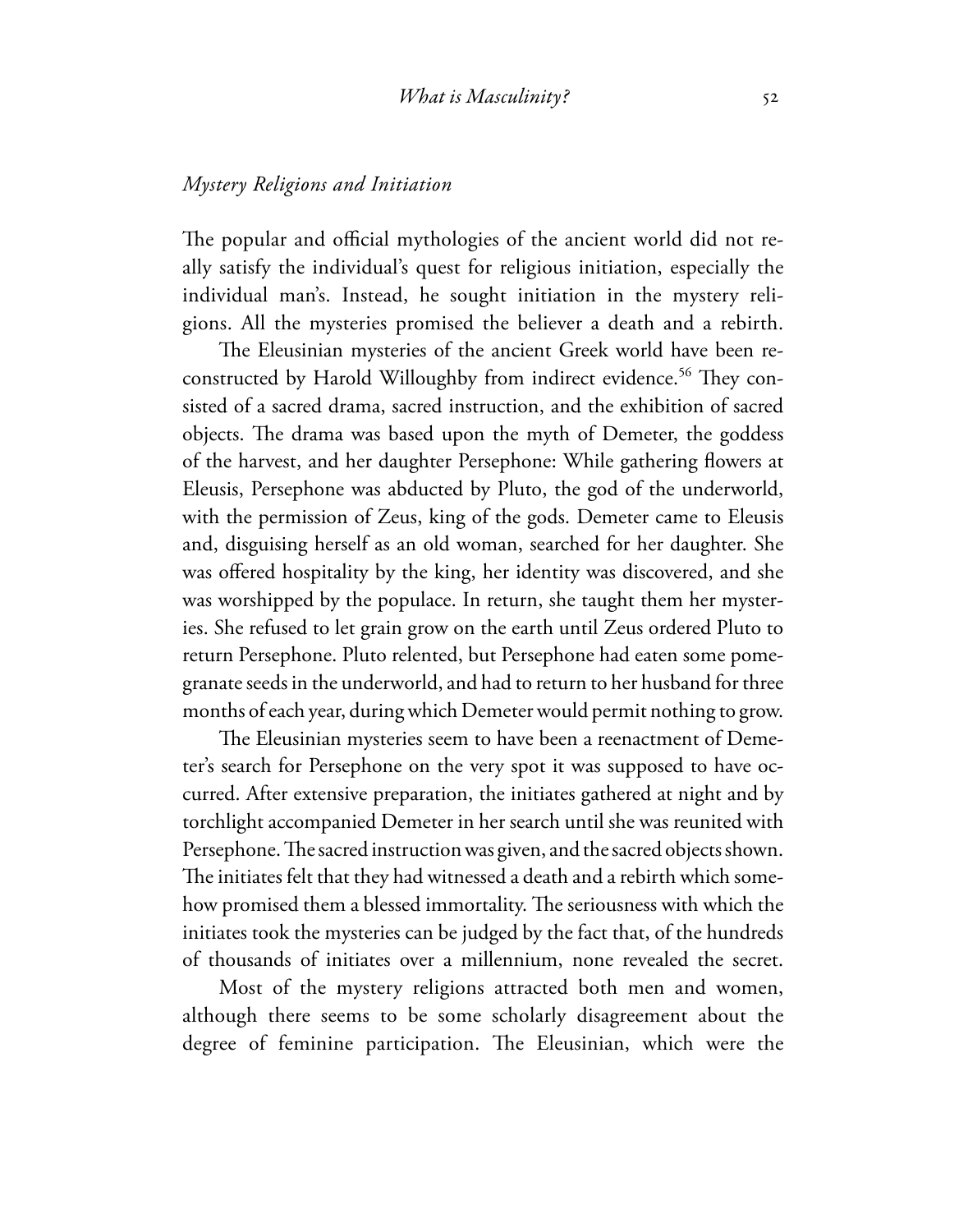most famous and probably the most influential of the mysteries, were open to women, probably because these mysteries stemmed from agricultural rituals. The key element in all the mysteries was, for men, initiation, that is, death and rebirth. The presence of women initiates did not necessarily cause men to regard the mysteries as feminine, because the pattern of the mysteries was so intensely masculine.

The most masculine of the mysteries was the Mithraic, almost a pure religion of masculinity, a religion of soldiers who spread it throughout the Roman Empire. Women were not initiated, as far as can be determined.<sup>57</sup> Mithras was a young male god who eternally battled the forces of evil. Again, the secrets of his mystery were well kept, but many surviving sculptures show his killing of the bull, from whose blood grain and flowers first sprouted on the earth. Franz Cumont's reconstruction of this mystery may be too heavily influenced by Christianity,<sup>58</sup> but the mysteries in general have an obvious affinity to Christianity. Earlier this century, modernists such as Alfred Loisy, author of *Les Myst*è*res pai*ë*n et le myst*è*re chr*é*tien*, thought they had found the source of Christianity in Mithraism. At present, scholars tend to think that the mysteries of Mithras resembled Christianity closely because Mithraism borrowed from Christianity.<sup>59</sup> It is very likely that there is a generic resemblance and that the borrowings went both ways. The Church Fathers noticed the close resemblance and thought it was a diabolical ploy to lead the faithful astray. But the main reason that Mithraism resembled Christianity is that both were religions of masculinity, especially of the man as Savior. And the purpose of the ideology of masculinity is to teach men to save others, even at the cost of sacrificing themselves.

The ceremonies of the Easter vigil, and indeed of the whole Triduum, the three days that recount the passion, death, and resurrection of Christ, have a strong atmosphere of the mysteries, not only in their essential rites (although these are common in their general structure to all religions of death and rebirth), but in their accessory rituals. Early Christians saw Christianity as the fulfillment of the mystery and Christ as the true Hierophant, the one who reveals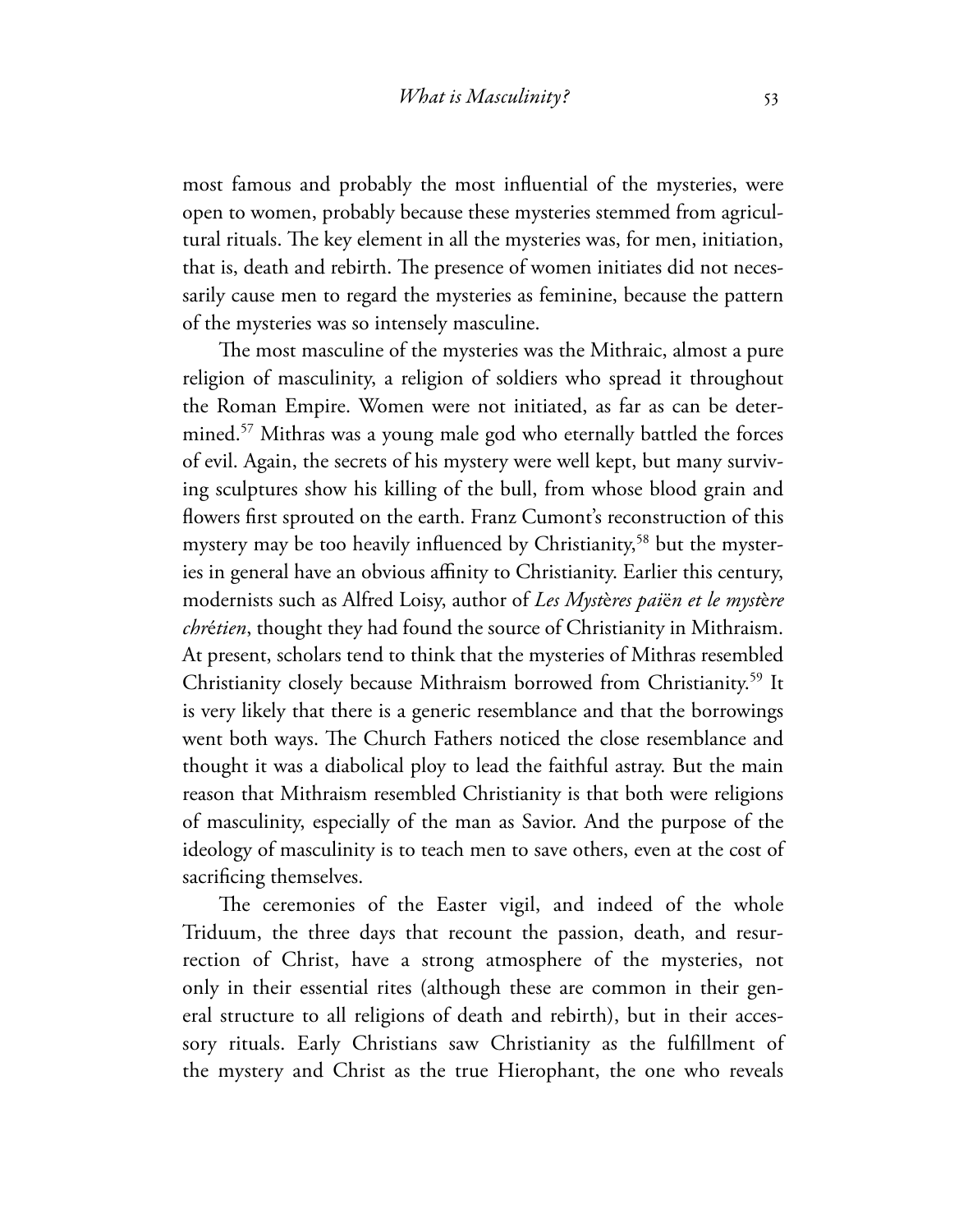the sacred and initiates those who come to him. The message is clear: Christianity is the true mystery, the true initiation. It reveals true manhood, the real and ultimate contest against evil, and the triumph and victory of which the Sol Invictus, Mithras, was but a shadow. The church of the first millennium emphasized the mystery-aspect of Christianity, and its message was comprehensible to men, who forever seek to achieve an initiation that finally and in reality makes them a new man. $60$ 

# Masculine Initiation And Literature

Attempting to write about masculinity and initiation in literature is very much like undertaking a history of world literature. What it is to be a man and the problems a man faces in trying to be masculine are the themes of much of the writing of the world.<sup>61</sup> Heroic literature is concerned in a special way with the masculine, because the pattern of masculine development is manifest in a dramatic way in the literary figure of the hero, a model for men in his culture. In the life of the hero, men see what it is to become a man, what type of experiences they may expect, what achievements they must attain, what qualities they must have, for the life of the hero follows the development of masculinity that anthropologists and psychologists have observed, including the initiations that a male must undergo to become a man.<sup>62</sup> The hero leaves normal life to confront death and returns to ordinary life to assume social responsibilities.

This pattern is cross-cultural: it is found in Andean folk-tales,<sup>63</sup> in Babylonian epics, in Greek epics, in Anglo-Saxon poetry.<sup>64</sup> Since the challenges each society faces are different, the hero's adventures are different, but the purpose for those adventures is always the same. In complex societies, such as the Greece of the Homeric age, a man must undergo repeated initiations.

#### *Homer*

Themes of initiation dominate the *Odyssey*. The departure from the normal, civilized world of childhood is often achieved by a journey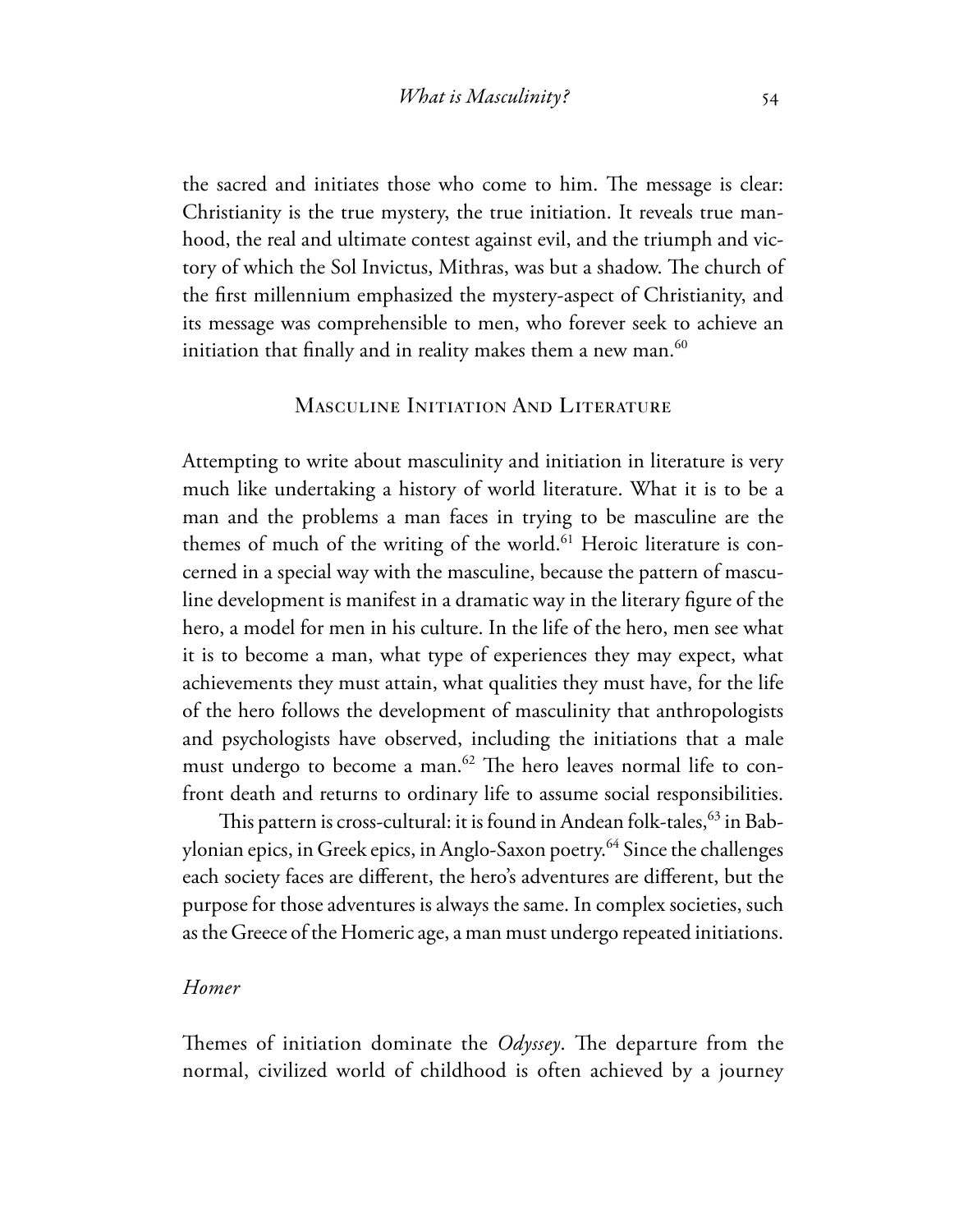into dangerous lands. Odysseus's trials are initiatory: he must establish his identity as a man and as a hero not once, but by facing trials again and again. In doing so, he confronts man-eaters, who attack identity in a direct way by assimilating other bodies to their own. Homer describes how the cyclops Polyphemos kills Odysseus's men:

*Then he cut them up limb by limb and got supper ready, and like a lion reared in the hills, without leaving anything,* ate them, flesh and the marrowy bones alike, (IX.291-293)<sup>65</sup>

The cyclops almost makes Odysseus a No Body indeed. In his pride at having escaped this threat to his physical identity, Odysseus cannot resist taunting the Cyclops by flaunting his name:

*Cyclops, if any mortal man ever asks you who it was that inflicted upon your eye this shameful blinding, tell him that you were blinded by Odysseus, sacker of cities,* Laertes is his father, and he makes his home in Ithaca, (IX.502-505)

Odysseus's identity is so important to him that he brings disaster on himself by telling the cyclops his real name. The cyclops prays to Poseidon, his father, who destroys Odysseus's ship, ensuring that Odysseus returns home alone and only after great sorrow and delay.

In Scylla and Charybdis, Odysseus confronts two types of loss of identity. Scylla is the devouring monster; she seizes his men and "Right in her doorway she [eats] them up" (XII.256). Charybdis represents a slightly different threat, and a more dangerous one:

 *shining Charybdis sucks down the black water, For three times a day she flows it up, and three times she sucks it terribly down; may you not be there when she sucks down the water or not even the Earthshaker could rescue you out of that evil.* (XII.104-107)

Charybdis represents a type of engulfment that the sea in particular threatens. Homer sees the sea as even more dangerous than man-eating monsters, for it "is primal violence ever encroaching upon the gains of civilization."66 For Odysseus, to drown would be ignominious, "an unheroic death altogether abhorrent to the Greeks, with no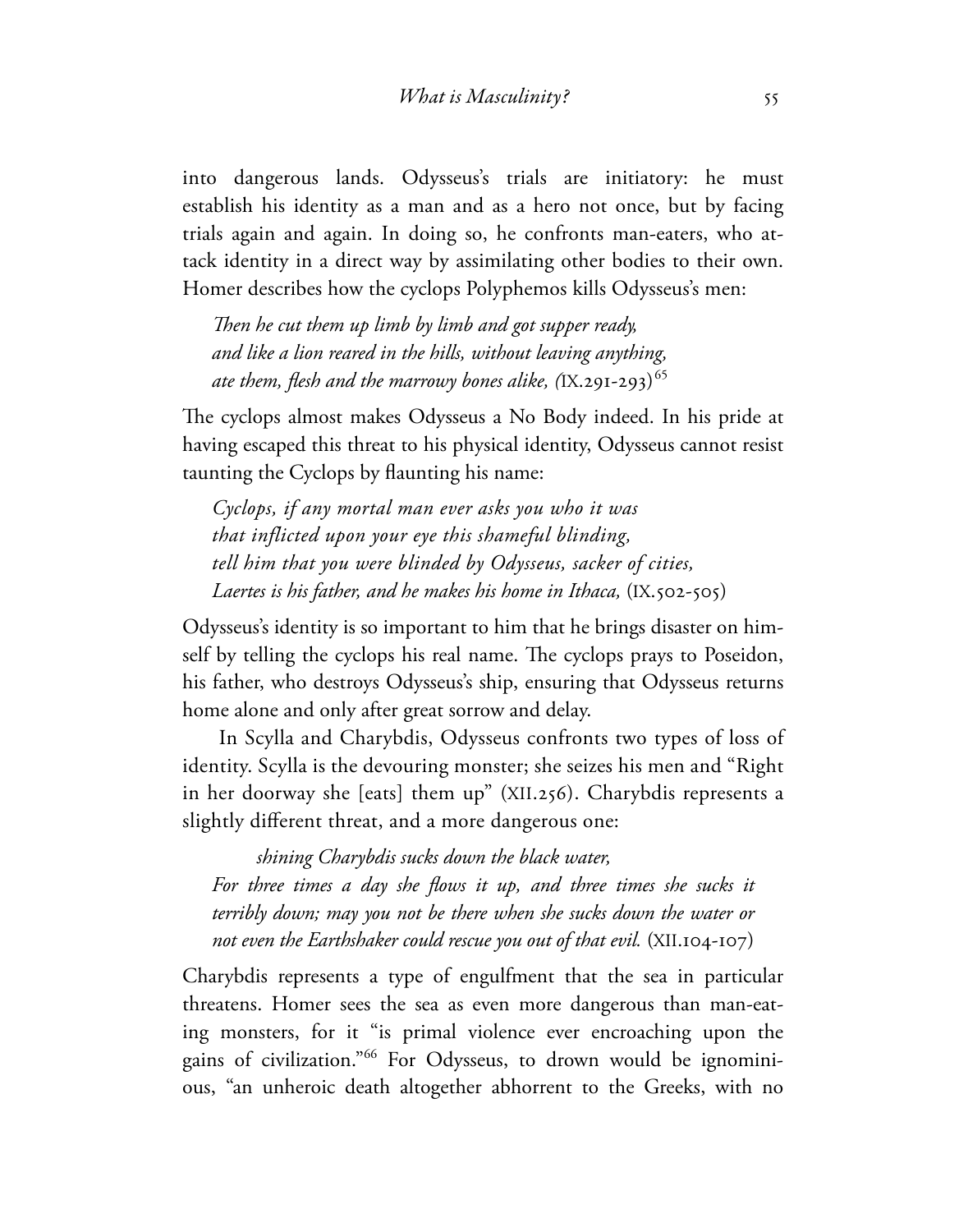survivors to testify to the place of his going and with no tomb to mark his final resting." $67$ 

Odysseus is constantly tempted to retreat from the struggle to establish male identity into the safety of the feminine. David Gilmore notes that "the knight has mastered the most primitive of the demands of the pleasure principle—the temptation to drown in the arms of an omnipotent woman, to withdraw into a puerile cocoon of pleasure and safety. And in the *Odyssey*, the scene of the great decision is one in which water imagery abounds: murky grottos, dim pools, misty waterfalls."68 The chief threat to Odysseus's manhood is Calypso:

Calypso is oblivion. Her name suggests cover and concealment, or engulfing; she lives "in the midst of the sea"—the middle of nowhere, as Hermes almost remarks—and the whole struggle of the fifth book, indeed of the whole poem, is not to be engulfed by that sea. When the third great wave of Book V breaks over Odysseus' head, Homer's words are: *ton de mega kyma kalypsen*—"and the great wave engulfed him." If this wave had drowned him, it would have been a "vile death," surely, as Odysseus remarks at the beginning of the storm. Much better, he says, to have died where "the spears flew thickest" at Troy; then he would have had "recognition," *kleos*. 69

The hero represents Everyman (at least every freeborn warrior), because all men in cultures of manhood, especially in warrior cultures, face the problem of establishing a male identity. By the example of heroes, men are constantly encouraged to resist "indolence, self-doubt, squeamishness, hesitancy, the impulse to withdraw or surrender, the 'sleepiness' of quietude (symbolized in Greek legend in death by drowning—a universal metaphor for returning to the womb)."70 Threats of engulfment of the hero dominate the *Odyssey*, but he triumphs over them, returns home, and reestablishes his position in Ithacan society. Having escaped being eaten, Odysseus makes the suitors who have been devouring his substance eat death:

*Now is the time for their dinner to be served the Achaians*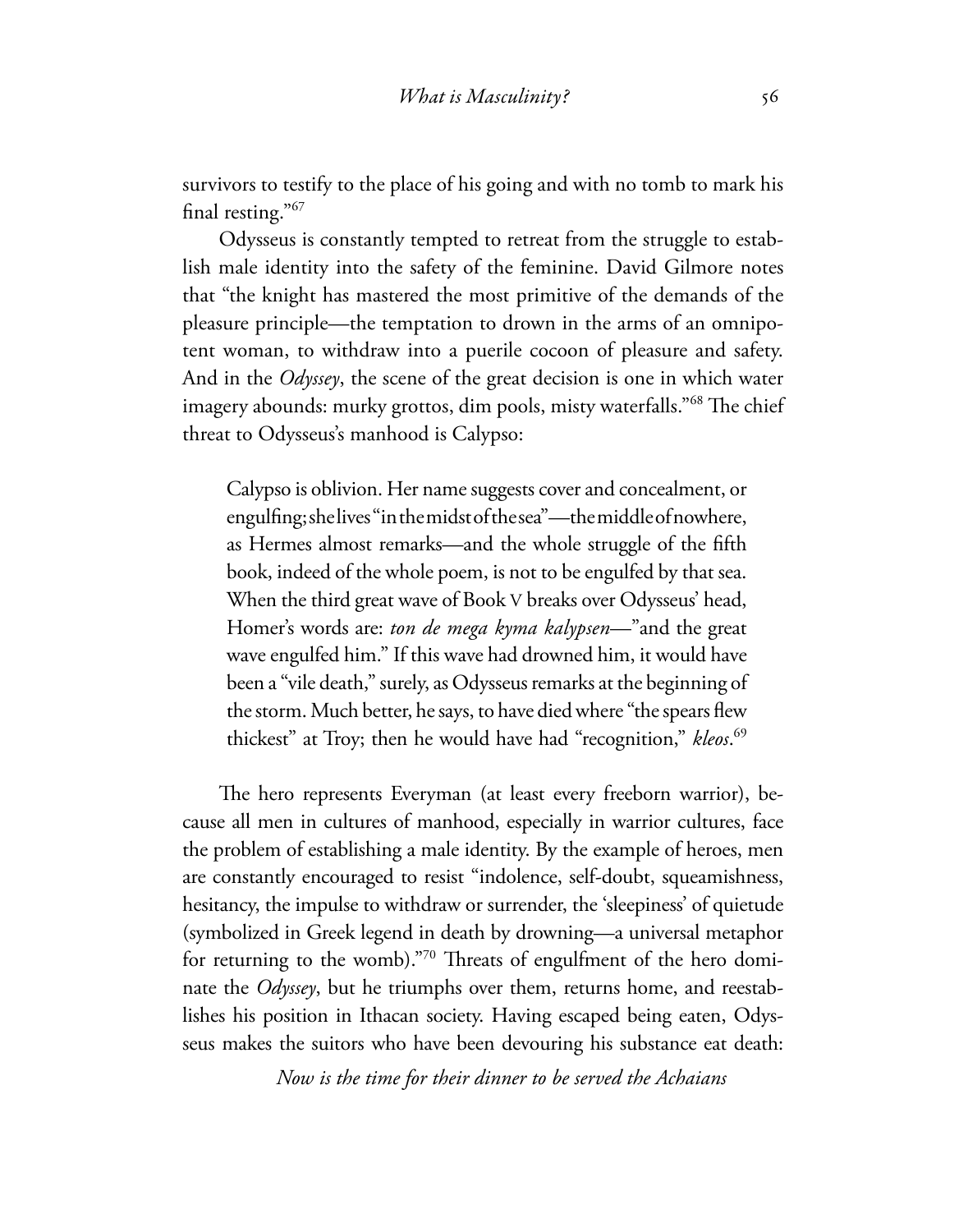*in the daylight, then follow with other entertainment, the dances and the lyre; for these things come at the end of feasting.* (XXI.428-430)

The hero by his deeds can hold off the forces of engulfment and preserve his identity as a man, remaining a model for those who also wish to become men.

## *The Hero*

The hero is the one who is fully initiated into the mystery of masculinity. He leaves the ordinary world, and is separated from the feminine—the mother, the protection of society—and journeys out into an alien world of chaos to confront danger, monsters, and ultimately death itself. Having died, in some sense, the hero is reborn and attains a wisdom that comes only from suffering. He then can be reincorporated into the normal world that includes the feminine and become the king.

The hero embodies on an almost super-human scale what every male must endure. The hero at birth is "different from other men,"<sup>71</sup> just as males are different from women, set apart from the basic female pattern of the body, and just as boys realize they are different from their mothers and have a different destiny. The hero is not only different, he is too much for the institutions of ordinary life: "His endowments of strength, initiative and courage are too great to be contained easily."72 The problems of both developing and controlling masculinity are familiar to all societies that cultivate an ideology of masculinity.

The hero leaves the familiar world to confront danger, whether it is human, monstrous, or divine. The boy must leave the safe, protec-tive world of his mother to confront the dangers of life, to seek his fortune in a hostile world, to journey afar to meet the strange and alien, or to protect his people in the ultimate test of masculinity: war. A warrior must be able both to give and to receive pain, as Odysseus's name shows. The root of the name *Odysseus* is the verb *odyssathia*, which means "to cause pain (*odyne*), and to be willing to do so."<sup>73</sup>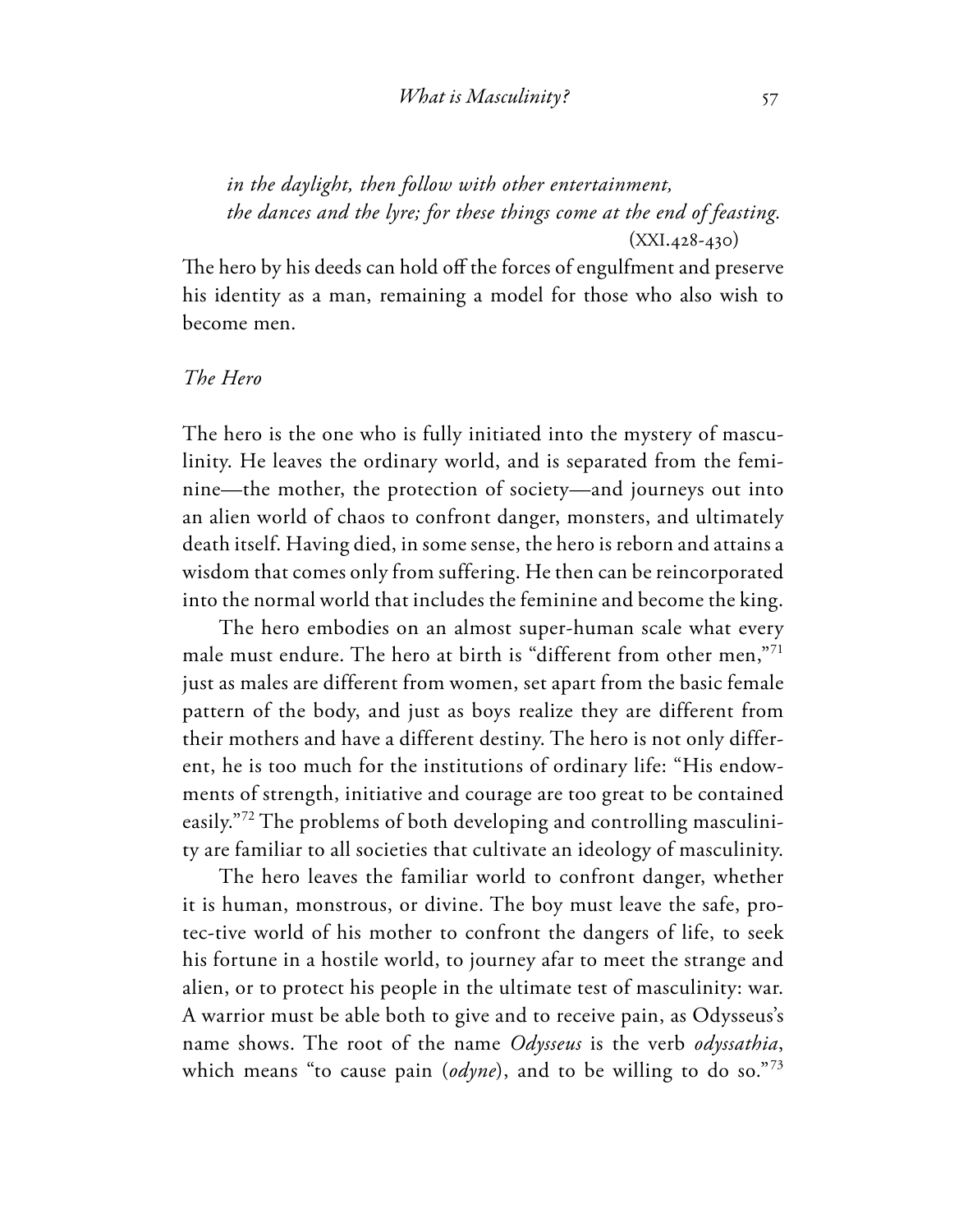The hero faces death; indeed he descends into death, and only after this descent and his rebirth can he become the king, because "the primary source of a king's power is his knowledge, which is based on experience of a particular kind, that is, the confrontation with, and survival of, death."<sup>74</sup> For the hero this is not simply surviving his enemies; he "enters the jaws of death, and the jaws close."75

The figure of the hero is closely allied to that of the warrior, and both have a dangerous element that is implicit in masculinity. *The furor heroicus* transforms him into something non-human. Achilles is scarcely human in battle: he may be a god or he may be a monster, but he is not just a man. Images of fire surround him, because in the heat of battle he becomes a primordial force, divine, destroying.<sup>76</sup> The Irish hero CuChulain becomes, "horrible, many-shaped and unrecognizable."77 Like Grendel, Beowulf is *gebolgen*, swollen larger than life<sup>78</sup> and is monstrous, *aglaeca*<sup>79</sup>; indeed Grendel is almost a monstrous double of Beowulf.<sup>80</sup> These are not just literary devices. The transformations of man in war are known in every culture. In New Guinea, Gilbert Lewis was told of "men who went into a trance" in war; they were "dangerous, unreliable, deaf to calls or appeals."81 The ordinary man, even apart from battle, is often dangerous to his society, because the forces set loose by the ideology of masculinity may destroy the society. Aggression may rage unchecked, and may provoke attack from foreign powers too strong to resist, or provoke internal wars that destroy the commonwealth. David Gilmore is too sanguine in his description of the ideology of masculinity: the chroniclers of civil wars, from those that destroyed the Roman Republic to those that brought down the Icelandic Commonwealth in the thirteenth century (not to mention more recent horrors), have testified to the destructiveness of aggression, even when it exists within the "normal" range that is deliberately cultivated in a society.

Despite all its problems and tendencies to self-destruction, masculinity is essential to the survival of any society that faces challenges. Men must be warned against the dangerous attractions of the safe, feminine world, so that they will accept the task of being masculine. Males must be trained to struggle, suffer, and die so that